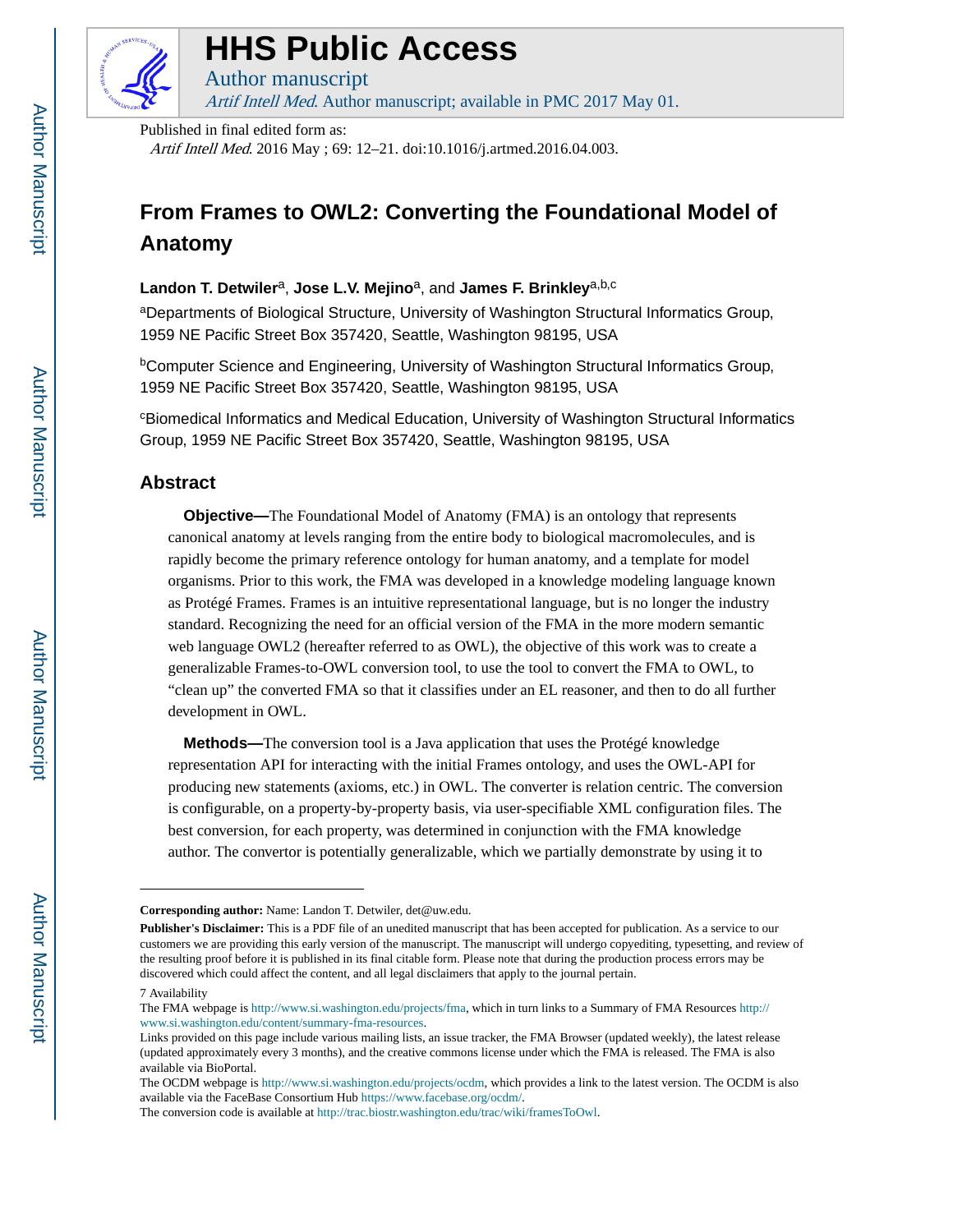**Results—**We are currently doing all our development in the converted and cleaned-up version of the FMA. The FMA (updated every 3 months) is available via our FMA web page [http://](http://si.washington.edu/projects/fma) [si.washington.edu/projects/fma,](http://si.washington.edu/projects/fma) which also provides access to mailing lists, an issue tracker, a SPARQL endpoint (updated every week), and an online browser. The converted OCDM is available at [http://www.si.washington.edu/projects/ocdm.](http://www.si.washington.edu/projects/ocdm) The conversion code is open source, and available at [http://purl.org/sig/software/frames2owl.](http://purl.org/sig/software/frames2owl) Prior to the post-conversion cleanup 73% of the more than 100,000 classes were unsatisfiable. After correction of six types of errors no classes remained unsatisfiable.

 **Conclusion—**Because our FMA conversion captures all or most of the information in the Frames version, is the only complete OWL version that classifies under an EL reasoner, and is maintained by the FMA authors themselves, we propose that this version should be the only official release version of the FMA in OWL, supplanting all other versions. Although several issues remain to be resolved post-conversion, release of a single, standardized version of the FMA in OWL will greatly facilitate its use in informatics research and in the development of a global knowledge base within the semantic web. Because of the fundamental nature of anatomy in both understanding and organizing biomedical information, and because of the importance of the FMA in particular in representing human anatomy, the FMA in OWL should greatly accelerate the development of an anatomically based structural information framework for organizing and linking a large amount of biomedical information.

#### **Keywords**

OWL; Frames; ontology; Foundational Model of Anatomy; Ontology of Craniofacial Development and Malformation

## **1 Introduction**

The Foundational Model of Anatomy  $(FMA)$   $(1·2)$  is an ontology that represents canonical anatomy at levels ranging from the entire body to biological macromolecules. With over a hundred thousand concepts and over a million relations between concepts the FMA is one of the largest and most complex biomedical ontologies in existence. Because of its extensive coverage of anatomy and because of the fundamental importance of anatomy in both understanding and organizing biomedical information the FMA is rapidly becoming the reference standard for representing human anatomy, and a template for model organisms, with most of the existing ontologies and terminologies incorporating or aligning to the FMA for their own anatomy axes.

Prior to the work described in this report the FMA was represented in a modeling formalism referred to as Protégé Frames (3) which derives from the Open Knowledge Base Connectivity (OKBC) specification (4). Although Frames was the representation of choice when we began the FMA project, the current preferred representation is OWL (Web Ontology Language) (5). OWL has gained a wide following in recent years, in part because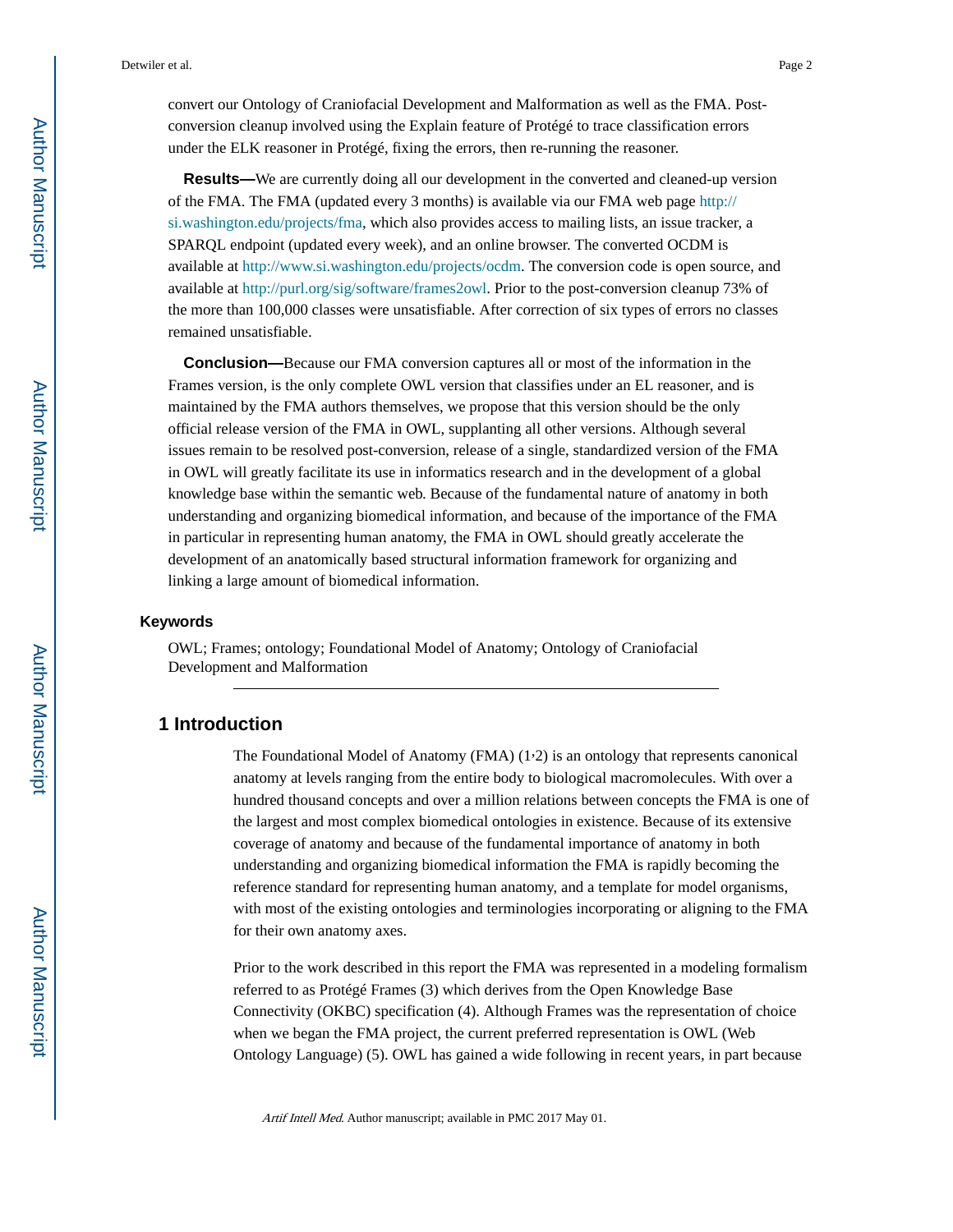it is the representation of choice for the semantic web (6) and as such facilitates the creation of a worldwide interconnected web of knowledge. There has therefore has been an increasing demand, both by us and by other FMA users, to convert the FMA to OWL so that it may more easily contribute to the global knowledge base.

The conversion of the FMA into OWL has been attempted several times in the past (7<sup>-11</sup>). Our original intension was to extend the implementations from one or more of these earlier efforts. However, these efforts were either incomplete, did not classify under a reasoner, or were simply unavailable to us. We thus decided to do our own conversion, with the added advantage that since we are also the authors of the FMA we not only have domain-specific insight into the ontological formalisms we are trying to represent, but also are able to modify the output of the conversion to be consistent under reasoning.

No other authors of conversion tools had this kind of control and domain expertise, with the result that our converted and post-processed FMA is the only conversion that captures all or most of the information in the original Frames model while also classifying under a reasoner. For these reasons we propose that our OWL version of the FMA should replace any existing OWL conversions, and should become the official release version of the FMA.

The purpose of this paper is to describe our conversion and post-conversion methods. Since so many people use the FMA, either for content development or for informatics research, and since the conversion is a major change from the Frames version, we feel it is important to describe our methods so others can understand the ontological formalisms we chose and the various tradeoffs we made.

In the remainder of this paper we first describe our conversion methods and their potential generalization to other Frame-based ontologies, which we have partially verified by using it not only to convert the FMA, but also to convert our Ontology of Craniofacial Development and Malformation (OCDM) (12). We then describe our post-conversion work that resulted in an FMA that classifies under an EL reasoner. Next, we describe changes likely to be needed by applications to use the converted FMA, illustrated with changes we needed to make to our own applications. Finally, we speculate about the potential impact that the converted FMA can have on the emerging life sciences semantic web (13) for representing and organizing biomedical knowledge and data. At the end of the paper we provide links for obtaining the converter program, the converted FMA and OCDM, and an online browser for FMA viewing.

## **2 Conversion Procedure**

Our overall conversion approach is similar to earlier efforts. In particular it is based on that of Golbreich, et al. (7<sup>-9</sup>), but was also informed by those of Noy, et al. (10) and Dameron, et al. (11) as well as unpublished investigations by Alan Ruttenberg and by Robert Hoehndorf.

The purpose of the conversion was first and foremost a translation in syntax into a model that is readable, operable, editable by current OWL ontology tools, and amenable to postprocessing as we describe in section 3. We endeavored to capture everything that was said in the Frames model, albeit often with subtle differences. We attempted to do this in a very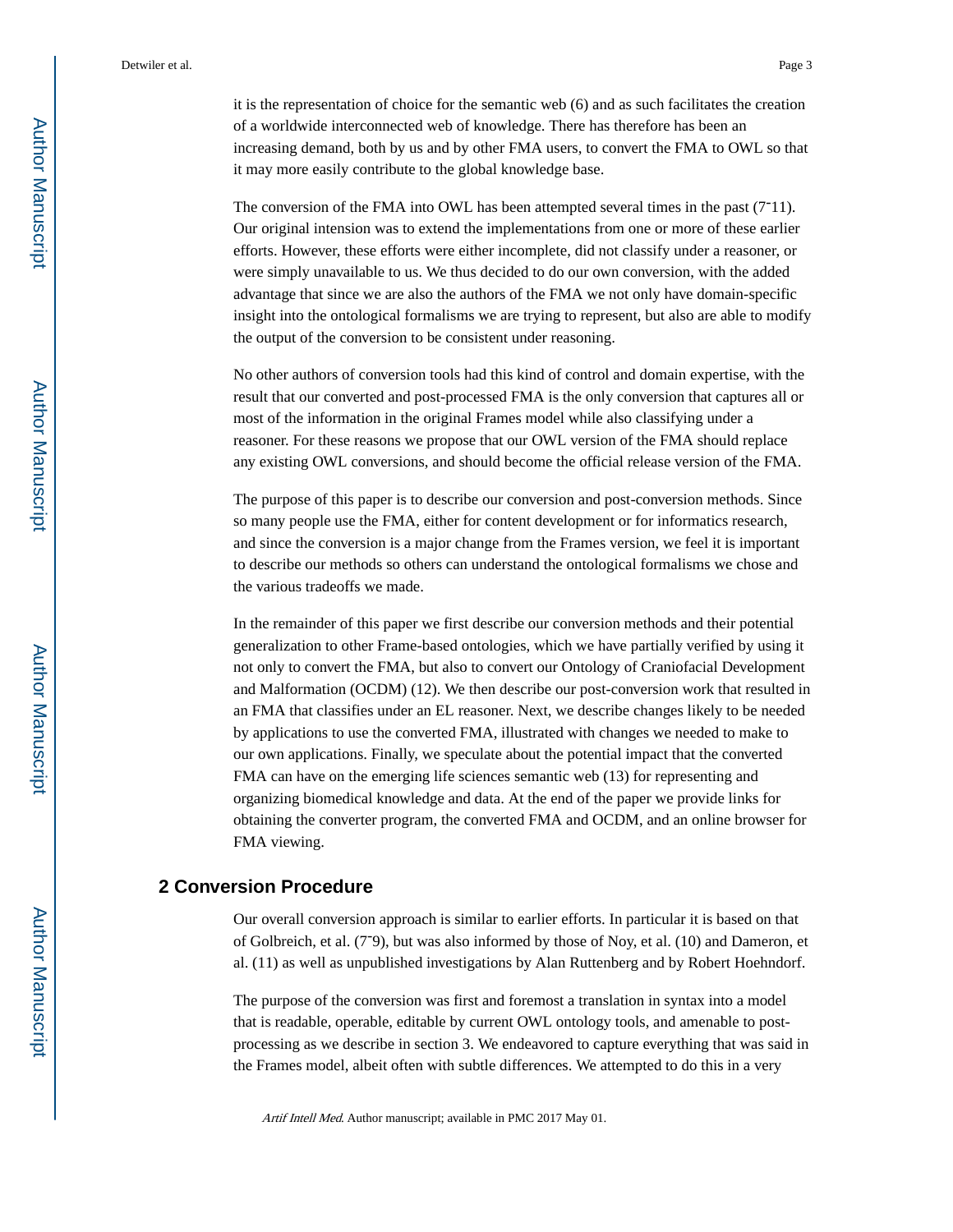generic way that would also work across several other ontologies that we are presently working with, in particular the OCDM.

Our approach is configurable, but in broad brush-strokes. We do not support frame-by-frame configuration. Rather, our implementation is relation centric. It allows a user to dictate how relationship types are transformed into OWL constructs, by associating specialized converters. This is a far more manageable way to configure the conversion of the FMA, as there are over 150 types of relationship but around 200,000 frames.

We attempted to capture everything, even if doing so might result in a computationally intractable model (e.g. a model upon which a classifier might not complete in a reasonable amount of time). We attempted to fix the problems that were easily identifiable in Frames prior to conversion (facet violations). We did not try to correct errors that were not flagged by Protégé, and we did not try to detect logical issues, such as unsatisfiable classes, in the OWL model being constructed. Many of these issues were addressed post-conversion (section 3).

Very little was added during the translation. As was the case with cleaning the model, much was left as to-do items once we had the FMA in OWL. An important example of this pertains to sufficient conditions. As sufficient conditions are not present in the Frames model, they were not generated in our OWL translation (e.g. only necessary conditions were generated, complete logical class definitions have yet to be constructed).

Our converter is written in Java and configured via an associated XML file. It uses the Protégé Frames Application Programming Interface (API) to interrogate the original FMA in Frames. The OWL API is used to generate the OWL classes, individuals, properties, axioms, etc., and to write the resulting model out to a file. Use of the APIs is an example of one of the changes that we wanted to make to the prior conversion tool most similar to our own, but for which we were unable to obtain the source code (7). That conversion required that the FMA, originally stored in a Protégé Frames database backend, first be converted into the Protégé flat file format CLIPS. The CLIPS file was then used as input. The conversion of the FMA to CLIPS is time and resource consuming, sometimes introduces errors, and in our view is not necessary. So our converter runs directly over the native FMA database via the Protégé API.

#### **2.1 Frames and OWL: apples and oranges**

Before we talk further about our specific methods, we mention a few terminological distinctions between Frames and OWL, drawing some rough analogies between the two modeling formalisms. Anatomical concepts are represented as classes, and the notion of a "class" exists in both Frames and in OWL. In Frames a class is a collection of "instances", whereas in OWL it is a potential collection of "individuals". In Frames, relationships are referred to as "slots" whereas in OWL they are called "properties". "Facets" are used in Frames to constrain the allowed values for a slot. In OWL there are similar constructs, referred to as facets or "restrictions". They should not, however, be viewed as constraints, but rather as rules of inference.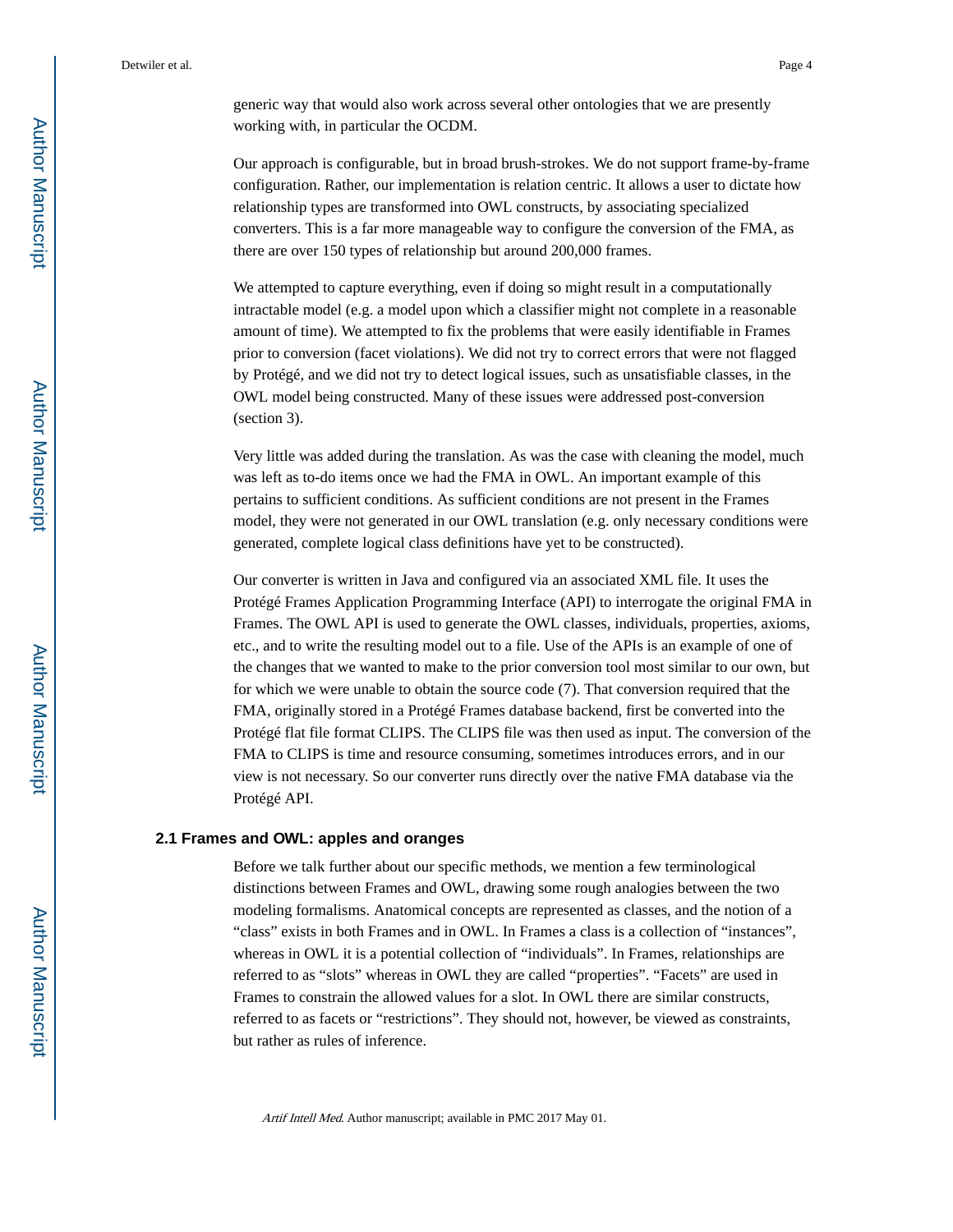As we proceed we will suggest where the above modeling constructs are different, but for now we briefly mention a fundamental difference in the assumptions made by Frames vs. OWL. Most notably we refer to the differences between the closed-world assumption made in a Frames model, and the open-world assumption made in OWL. From a closed-world point of view, only those facts explicitly stated in a model are true. From an open-world perspective, at least those facts stated in a model (explicitly or implicitly) are true. The latter leaves open the possibility that there are additional facts about those entities discussed in the model, that are true but not yet stated (perhaps not yet known).

So, what are some of the consequences of the aforementioned assumptions? A thorough study of the differences in interpretation, between Frames and OWL models, is beyond the scope of this paper. But we give a brief example here to highlight the sorts of model mismatches that can occur. Suppose we say, in Frames, that a heart has, as parts, a right atrium, a left atrium, a right ventricle, and a left ventricle. If that is all we say about a heart, then it follows from the model that a right arm cannot be a part of a heart. That is because facts not asserted, in a closed world model, are deemed to be untrue. A consequence of this assumption is that a Frames model is considered to be complete. If the same statements (and only those statements) were made about a heart in OWL, it would not follow that a heart could not have a right arm. It must have the four chambers, but the open world model allows that there may be additional unknown or unstated facts.

In the following sections we describe the specific methods we used in the conversion, with discussion in those cases where differences between Frames and OWL required special attention.

#### **2.2 Creating the classes**

The converter starts from the non-systems (i.e. not built into Protégé) classes and performs a depth first search of the class hierarchy. For each class in Frames, a corresponding OWL class is created, and an rdfs:subClassOf link is asserted between each child and parent class. IRIs for created classes are chosen based on a strategy assigned within the configuration file. For the FMA, IRIs are generated based on the value of the slot 'FMAID'.

While generating classes in OWL, rdfs:labels are also assigned. Presently these are based on the unique identifier in Frames (:NAME). This strategy might not be appropriate for ontologies other than the FMA, and should eventually be moved to the configuration file (indicating which slot the label should be derived from). We are also considering the pros and cons of having multiple rdfs:labels per class, some based on the preferred name, some on the synonyms (much like is done in the SKOS vocabulary (14)).

Also while generating new OWL classes, if the configuration flag disjoint-siblings = true, we create disjointness axioms between sibling classes (using OWL 2 syntax, not pairwise disjointness). Though sibling disjointness is not explicitly stated in the FMA, it is an assumption of the authors.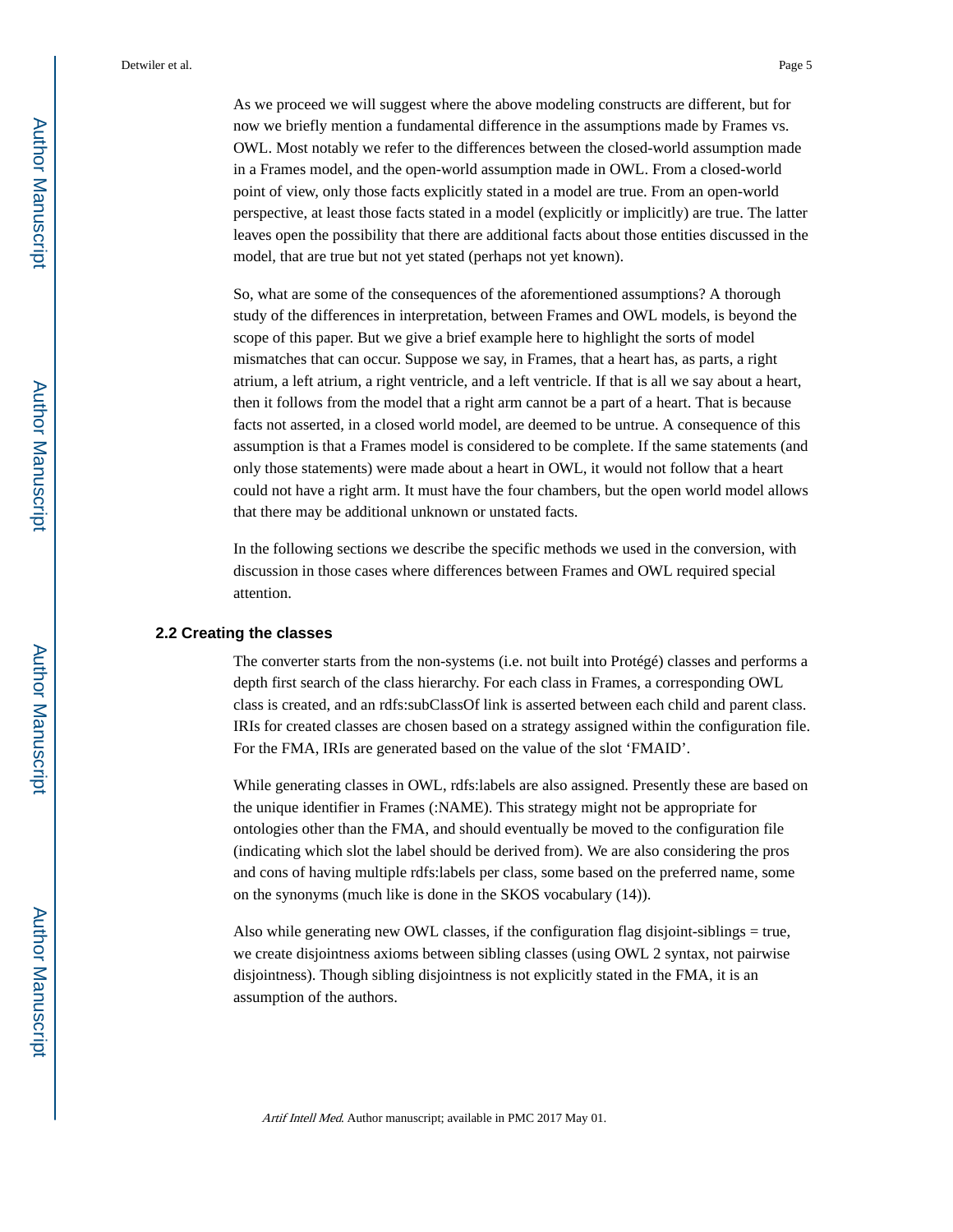#### **2.3 Copying the slot values**

As each class is created, the converter visits its slots in Frames, and makes sure all values are converted into property values in OWL. Note that these properties have not yet been created (e.g. property declarations have not yet been added to the OWL model), but we do so in a subsequent step.

Decisions were made on how to convert slot values into property values on a slot-by-slot basis (as opposed to value-by-value) and were then done across the board for that slot (as opposed to converting slot values via one approach in some part of the ontology, and another approach elsewhere). Earlier when we referred to our conversion as using "broad brushstrokes", this is what we meant. Each slot was considered, in consultation with the original content author (Mejino), to determine how it should best be converted.

In Frames, slots connecting classes to other classes have a different interpretation or semantics than they do in OWL. For example, if in Frames the class Heart has\_part Right\_atrium this is not interpreted as "a part of the class of all hearts is the class of all right atriums". Rather, it is understood to be a statement about the potential instances of a class, i.e. "every heart has a part that is a right atrium" (the FMA represents only canonical anatomy, not malformations or variations). In OWL this is most closely converted to existential restrictions (e.g. 'some').

The following are the default strategies of the converter (alternative strategies are discussed in the next section):

• For slots with value type Cls (classes in Frames), we convert these to OWL object property existential restrictions as noted above.

For example, the assertion that a tooth (fma12516) must have a constitutional part that is an enamel of tooth (fma55629) looks like this:

fma:fma12516 rdfs:subClassOf (fma:constitutional\_part some fma:fma55629)

#### In RDF/XML:

```
<owl:Class rdf:about="http://purl.org/sig/ont/fma/fma12516">
    <rdfs:label xml:lang="en">Tooth</rdfs:label>
    <rdfs:subClass0f>
        <owl:Restriction>
            <owl:onProperty rdf:resource=".../fma/constitutional_part"/>
            <owl:someValuesFrom rdf:resource=".../fma/fma55629"/>
        </owl:Restriction>
   </rdfs:subClassOf>
</owl:Class>
```
• For slots with values that are not objects (i.e. not class or instance type) we convert these to DataHasValue expressions. This strategy applies to slots whose value types are string, integer, float, Boolean, etc. as well as those that are of the Protégé type 'symbol'. The latter is basically a string value type with an enumerated list of allowed strings (value set).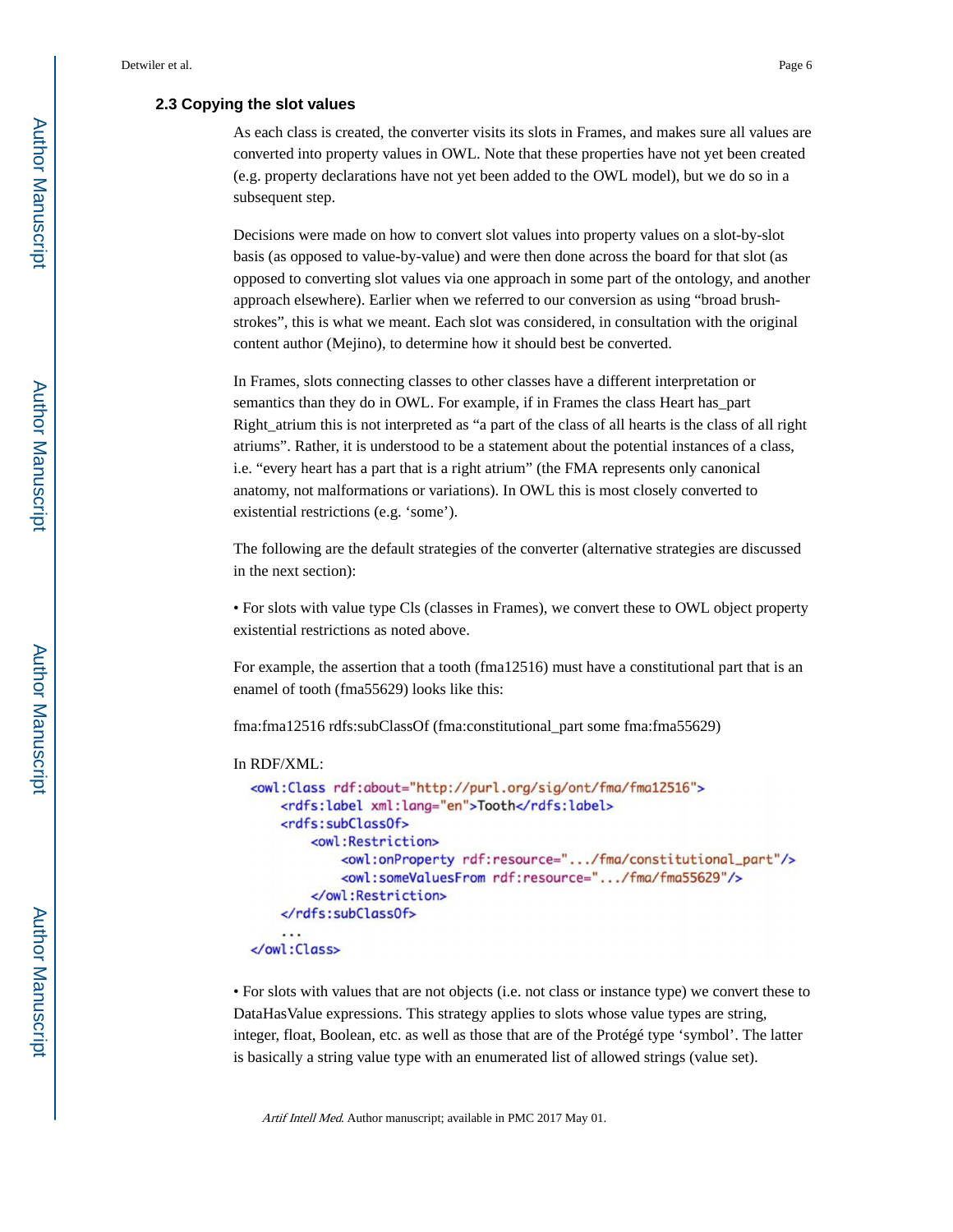Here is an example of how we converted the Frames symbol type slot "dimension" to OWL, by creating a new datatype (in Manchester OWL syntax):

DataProperty: dimension

Annotations:

FMAID "85827"^^xsd:string

Characteristics:

Functional

Range:

{"0-dimension"^^xsd:string , "1-dimension"^^xsd:string , "2-dimension"^^xsd:string, "3 dimension"^^xsd:string}

• Slots with value type Instance in the FMA are all reified relationships in Frames. Reified relationships are a means of adding attributes to relationships, or of constructing n-ary relationships, in a language supporting only unattributed, binary, relations. Our default conversion of these to OWL follows a suggestion from the W3C 2006 working group pattern 1 (15) and is the same solution used by Golbreich et. al. (8). This approach is akin to RDF reification and is not always ideal (since the connection between the property and its 'primary' value is indirect). But in some cases it was the only solution.

An example of this approach is illustrated below, again for the tooth (fma:fma12516) and its related part enamel of tooth (fma:fma55629). An anonymous class is created representing the intersection of all conditions present in the reified frames instance (via OWL restrictions). This anonymous class is then linked to tooth via an existential restriction on the primary property (attributed\_part).

```
<owl:Class rdf:about="http://purl.org/sig/ont/fma/fma12516">
   <rdfs:label xml:lang="en">Tooth</rdfs:label>
   <rdfs:subClass0f>
       <owl:Restriction>
            <owl:onProperty rdf:resource="http://purl.org/sig/ont/fma/attributed_part"/>
            <owl:someValuesFrom>
                <owl:Class>
                    <owl:intersectionOf rdf:parseType="Collection">
                        <owl:Restriction>
                            <owl:onProperty rdf:resource=".../fma/related_part"/>
                            <owl:someValuesFrom rdf:resource="...fma/fma55629"/>
                        </owl:Restriction>
                        <owl:Restriction>
                            <owl:onProperty rdf:resource=".../fma/partition"/>
                            <owl:hasValue rdf:datatype=".../XMLSchema#string">Partition 1</owl:hasValue>
                        </owl:Restriction>
                    </owl:intersectionOf>
                </owl:Class>
            </owl:someValuesFrom>
       </owl:Restriction>
   </rdfs:subClass0f>
</owl:Class>
```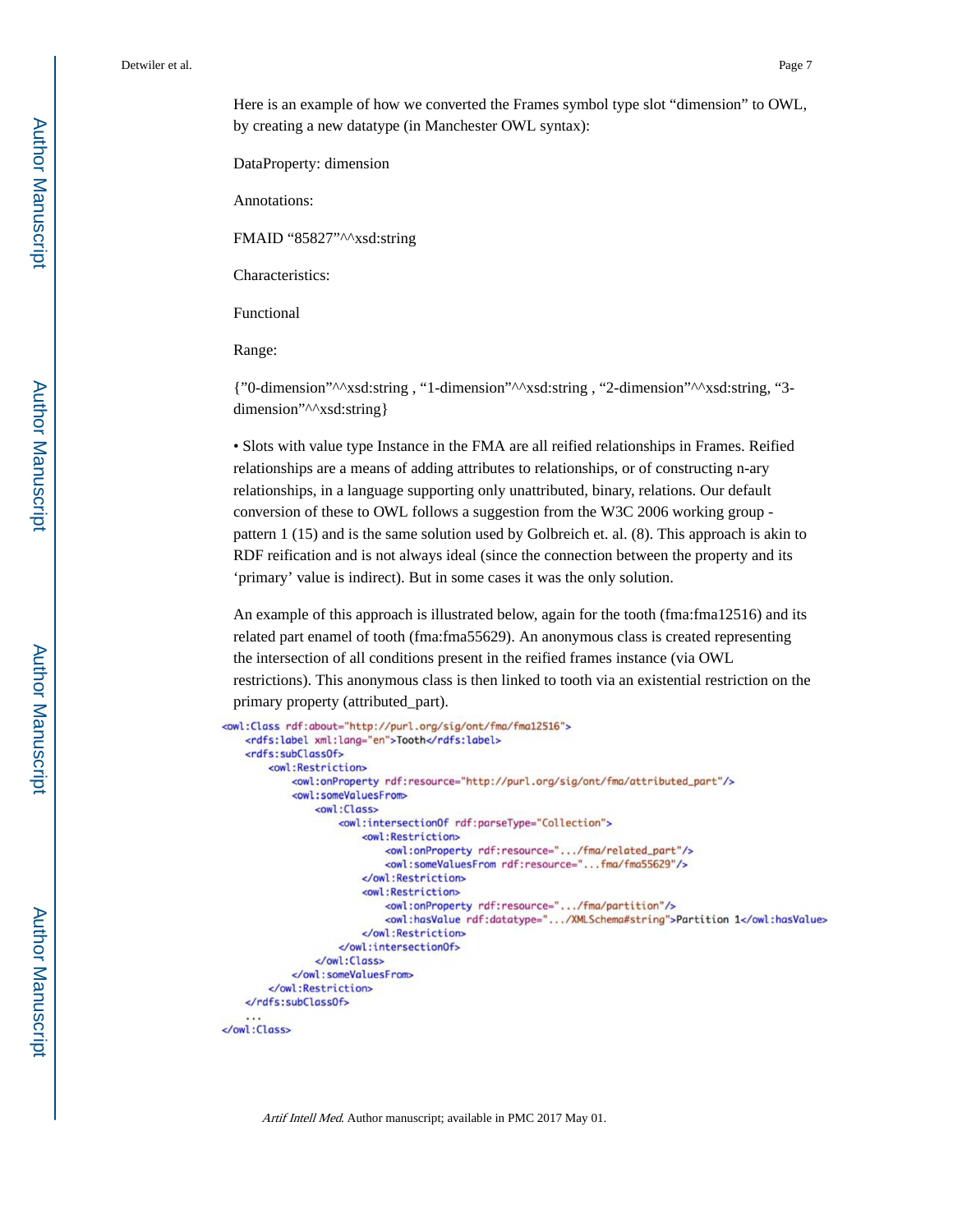The above were chosen as reasonable defaults, are based only on datatype, and are used when no other conversion procedure is specified in the converter's configuration file, as described in the next section. In the first two cases these defaults were chosen as they represent what we thought would be the most common conversions. In the reified relation case the default was chosen not because it is the best or most likely conversion, but because it was the only strategy that could be performed without additional information (as is supplied in the configuration file for some of the alternatives in the next section).

#### **2.4 Alternatives to the default slot conversions**

We provide several alternatives to the above default strategies for converting slots and their values into OWL. These alternatives allow us to tune the program, via the configuration file, to best match the meaning intended by the content authors.

Annotation properties, in OWL, are (loosely) those that are used for tagging/bookkeeping/ provenance and have no logical consequences. However, in Frames it is not possible to automatically discover the slots that should be converted to annotation properties. The converter therefore allows us to specify, in the configuration file, which properties should be annotations. For example, we chose to convert to annotations our various FMA label properties, such as preferred\_name, synonym, and FMAID. These are all without logical consequences, like the standard label property rdfs:label. We also use this strategy for attaching extra-ontology identifiers to FMA classes (i.e. Tailarach\_id, UMLS\_id, etc.). Any other attribute whose value describes the class itself (rather than individuals within the class) can optionally be converted to an annotation property.

Some of the slots in Frames that we would like to convert into annotation properties are actually reified (attributed). For example, values for the slot "preferred name" are instances of a class "Concept name". Concept names have slots like name, authority, abbreviation, etc. In the conversion, we make values for the sub-property "name" direct values of the annotation property fma:preferred\_name and all of the other slots and values are converted as annotations on the fma:preferred\_name annotation (i.e., annotations on annotations). Synonym and non-English equivalent slots are converted in this same manner, as are other reified label properties (we have several other slots that are reified so as to assign both a term and an id to the class).

As an example, the following is a partial result of the conversion of a synonym:

<owl:Axiom>

<owl:annotatedSource rdf:resource="[http://.../fma/fma10420"](http://.../fma/fma10420)/>

<owl:annotatedProperty rdf:resource=["http://.../fma/synonym](http://.../fma/synonym)"/>

<owl:annotatedTarget rdf:datatype="...#string">Stenon duct

</owl:annotatedTarget>

<authority rdf:datatype="...#string">Rosse MD</authority>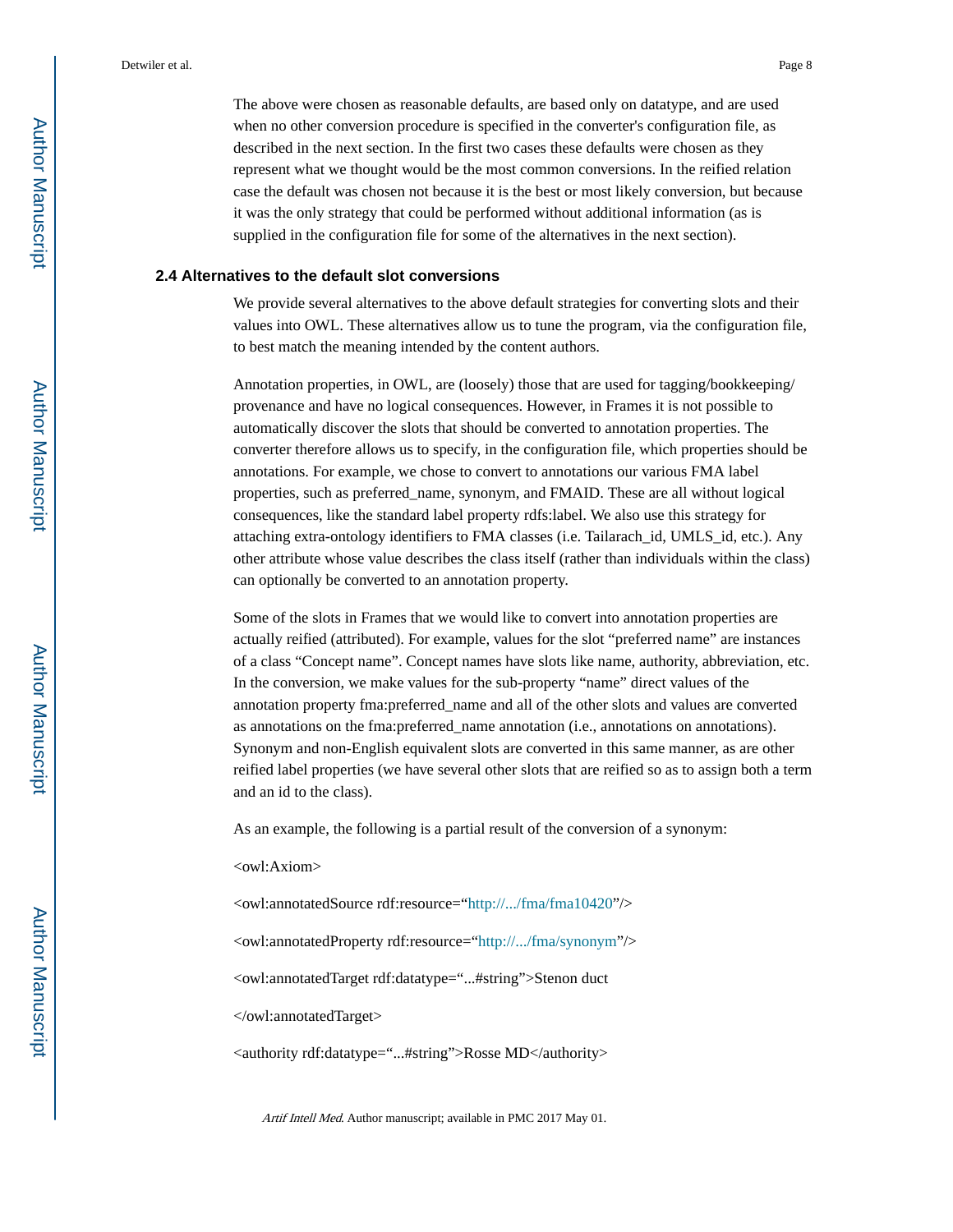...

#### </owl:Axiom>

The above conversion is governed by the following entry in the configuration file:

<slot\_conv\_class

slot\_name= "Synonym"

primary\_slot="name"

conv\_cls\_name= "...ReifiedAnnotationPropertyConverter" />

The conversion of non-reified slots to annotation properties is simpler. FMAID, for example, is converted like this:

<owl:AnnotationProperty rdf:about="[http://.../fma/FMAID"](http://.../fma/FMAID)>...

Values look like this:

<FMAID rdf:datatype="...#string">85821</FMAID>

The configuration looks like this:

<slot\_conv\_class

slot\_name= "FMAID"

conv\_cls\_name= "...AnnotationPropertyConverter" />

Annotations on annotations are just one of the methods provided for the conversion of reified relations from Frames. The converter presently supports the following methods:

• Annotations on annotations as above.

• The default strategy (8.15), in which slots with value type class are converted to existential ("some") restrictions and slots with values that are strings, integers, etc. are converted to DataHasValue expressions. The intersection of these becomes the value that corresponds to the reified slot.

• Property chaining improves upon the previous strategy, where appropriate, by adding a direct connection between the 'primary' value and the referring class. For example, consider the FMA slot "attributed part". This slot is intended to connect a class like Heart to another class like Right atrium. But, it is not a simple binary relationship. We wish to add additional attributes to the relationship (e.g. when a whole object has multiple ways of partitioning we want to indicate which parts collectively form a non-overlapping whole). We say that the "primary" slot is "related part", which is where the value Right atrium is found. We then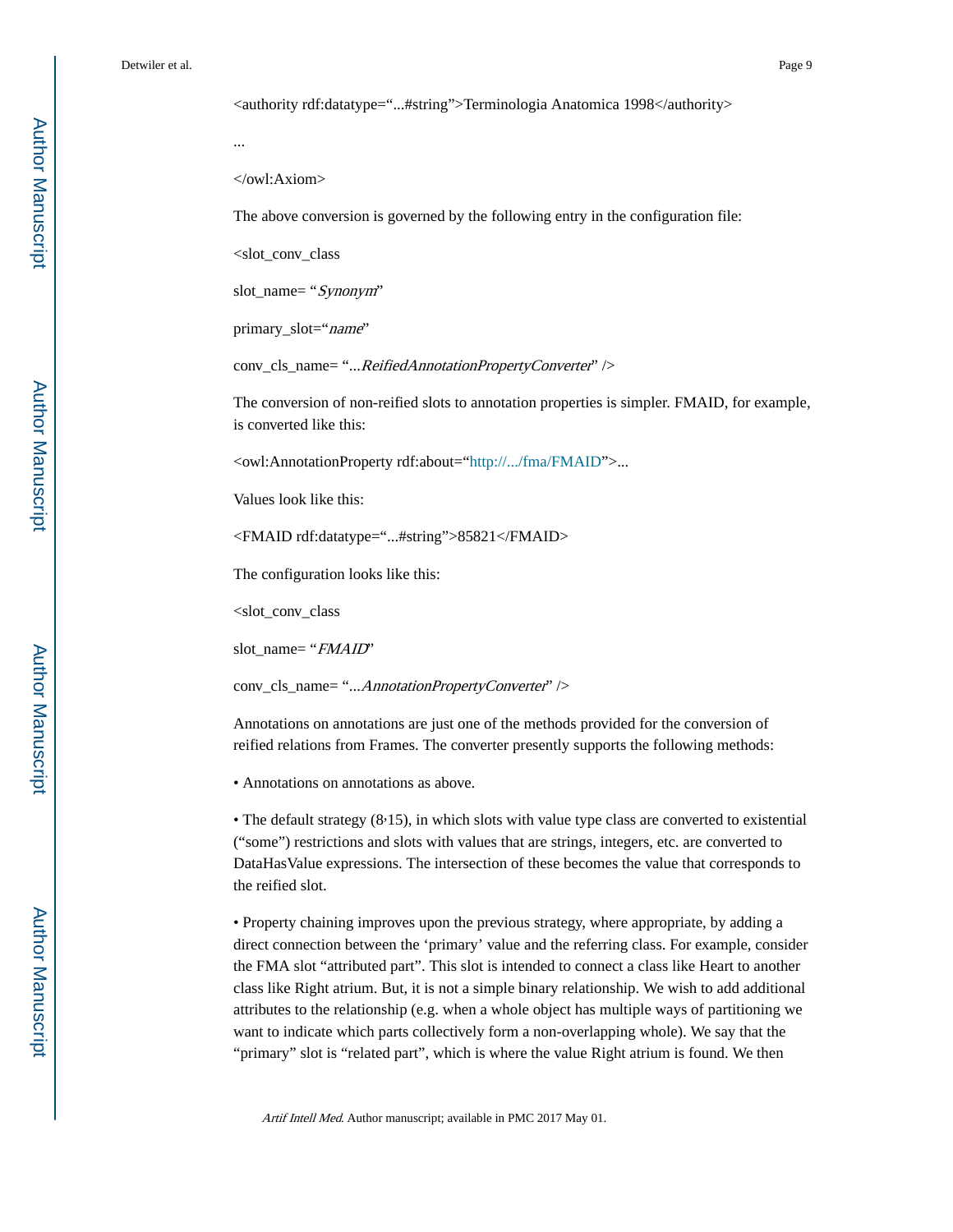create a chain attributed\_part.related\_part and make that chain a subproperty, in this case of a new property direct\_part. By doing so, we retain a direct connection (i.e. direct\_part) between the Heart and the Right atrium. But, the reification retains the other attributes as well.

<slot\_conv\_class slot\_name="attributed part"

conv\_cls\_name="...ChainReifiedPropertyConverter"

primary\_slot="related part"

direct property name="direct part"

excluded slots="anatomical/arbitrary,shared/unshared."/>

• Splitting a reified relation (easy case): In some cases a slot did not really need to be reified in the first place. For example, in the FMA the attributed property "chromosome pair number" has values that are instances of "Chromosome pair number value". The latter, in turn, has slots "number of pairs per nucleus" and "ploidy". Neither of these slots is an attribute on the other. Thus, it can be split without loss of information as follows:

Primordial\_germ\_cell number\_of\_pairs\_per\_nucleus "46".

Primordial\_germ\_cell ploidy "diploid".

• Splitting a reified relation (more complicated case): In other cases, a reified slot in the Frames model could be divided into multiple non-reified slots, as in the case above, but where the properties chosen in the OWL model are based on the value (rather than the slot) used in Frames. For example, the FMA slot "attributed continuous with" in FMA Frames allows us to say not only that the esophagus is continuous with the stomach, but also that the latter lies in the inferior direction relative to the former. We could not split this into two statements like:

Esophagus continuous\_with Stomach

Esophagus anatomical\_coordinate "Inferior"

The above does not work because the esophagus is neither inferior nor superior in-and-of itself. Such directional information only makes sense relative to another object (the stomach). So, we instead support splitting like this:

Esophagus continuous\_with Stomach

Esophagus superior\_to Stomach

Note that the property in the second statement is based on the value "Inferior" in the original Frames relationship. The mappings between values and properties are configured in a mappings file, referenceable from the configuration file. Therefore this approach only works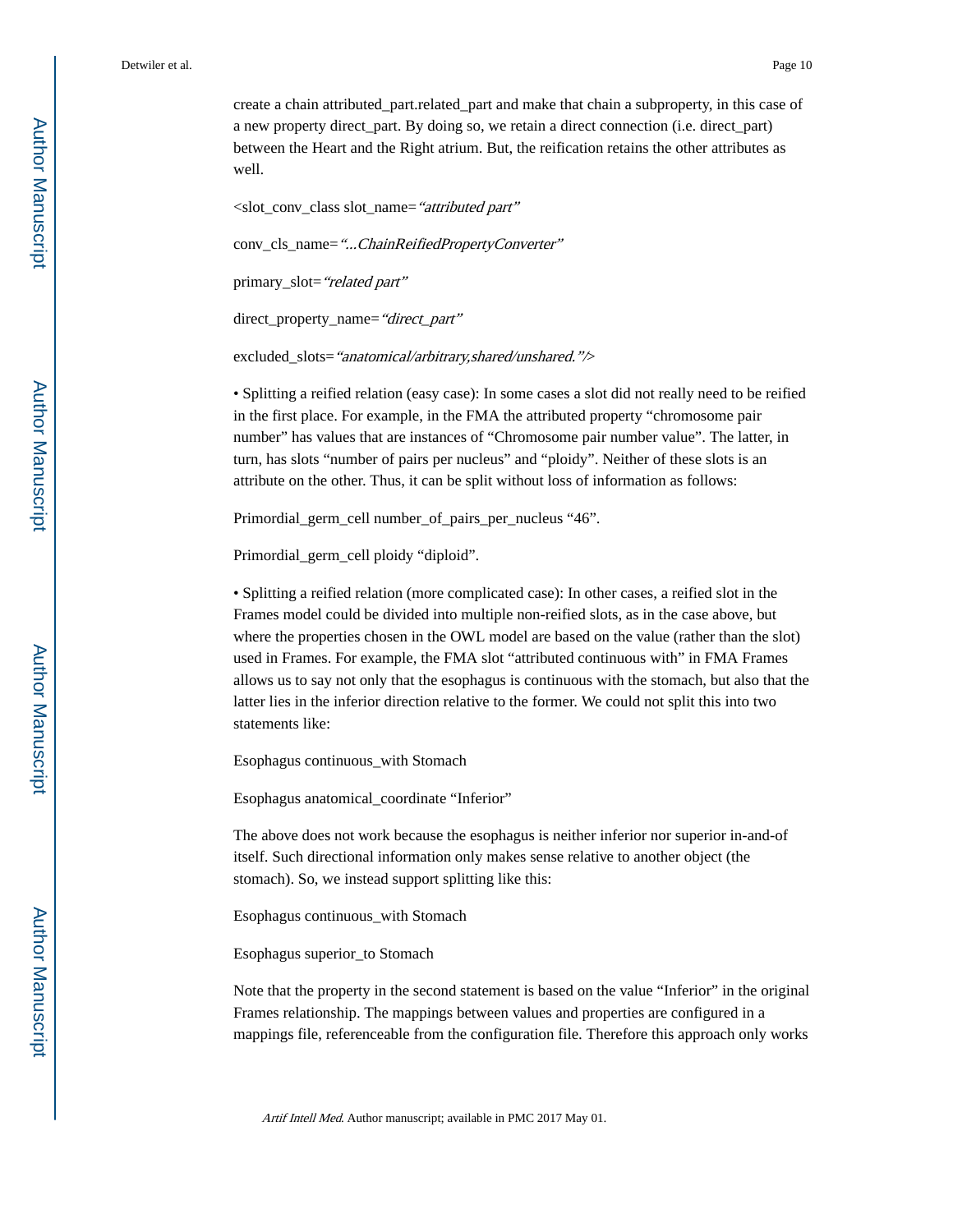when a slot has a small finite set of possible values. The value to slot file contains entries like this:

Anterior=direct\_posterior\_to

Posterior=direct\_anterior\_to

...

The main configuration file entry looks like the following:

<slot\_conv\_class slot\_name="attributed continuous with"

conv\_cls\_name="...SplitReifiedValPropertyConverter"

property\_rename\_map="related object->direct\_continuous\_with"

config\_map\_delimiter="->"

value\_to\_property\_map="anatomical coordinate->

resource/attrCoordMap.properties,

laterality->resource/attrCoordMap.properties"

value\_slot="related object"

excluded\_slots="surrounds,surrounded by,adjacent"/>

A no-op converter is also provided, which can be used to configure slots of any data type, to indicate to the converter that no corresponding OWL property should be generated for a given Frames slot. This is required because, if a slot is not mentioned in the configuration file, a default converter is used. Therefore, if we wish to ignore a slot, we must explicitly configure the conversion to do so.

#### **2.5 Declaring the properties**

Independent of property values, the properties themselves need to be declared. We state whether each new property will be a datatype, object, or annotation property based on the defaults and configurations stated above. We also define the domain and range of each property, as well as any facets on the range that can be gathered from the slot in Frames.

The domain of each property is class valued and is generated from the "Domain" facet in Frames. Note that this is a bit problematic for the FMA as often several classes are listed in the Frames model, but it would have been more appropriate to apply a common superclass of all. This happens frequently because authors do not typically edit the Domain facet directly on a slot. Rather they apply the slot at whatever classes they deem appropriate and Protégé automatically fills in the Domain. It is only upon later review of this facet that the authors see that they could have applied the property at a higher level (or lower in some cases).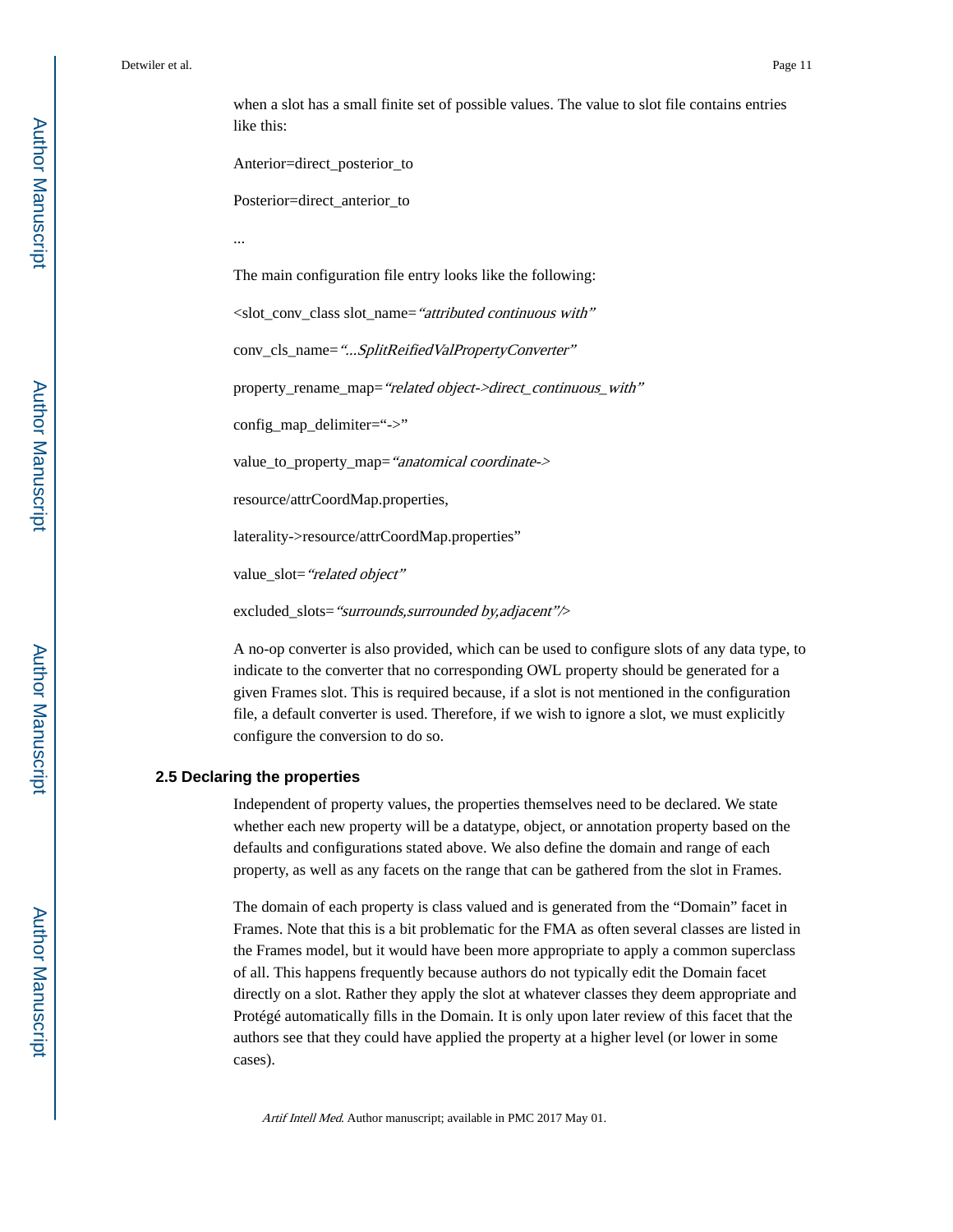When multiple classes are listed in the slot Domain facet, what does that mean and how should it be applied in OWL? As an example, the slot "arterial supply" has multiple Domain classes. The first two are "Subdivision of nervous system" and "Subdivision of genital system". We do not want to say something like this:

arterial\_supply rdfs:domain Subdivision\_of\_nervous\_system

arterial\_supply rdfs:domain Subdivision\_of\_genital\_system

...

The above would suggest that any individual that has an arterial supply property is both a Subdivision of nervous system and a Subdivision of genital system (the intersection). What we want to say, to correspond to the Frames model, is that the individual must be a member of at least one of Subdivision of nervous system or Subdivision of genital system or ... (the union). So, the converter creates a class expression for this union and sets it as the property domain.

The range of each property, however, need not, in all cases, be a class. For a datatype property, we set the data type as its range. For object properties, we create a class union expression, as we did for domain, but this time based on the Frames facet "Allowed Superclasses". A similar problem exists in Frames for this facet as was noted for the Domain facet, in that values are not entered at the facet directly but are auto-generated by Protégé based on slot usage. Often the authors would have preferred a higher-level class to best model their intension and to accommodate future values.

We looked at what other facets, beyond domain and range, could be carried over from Frames. The Protégé  $4 \times$  OWL editor has a properties characteristics view that shows the following: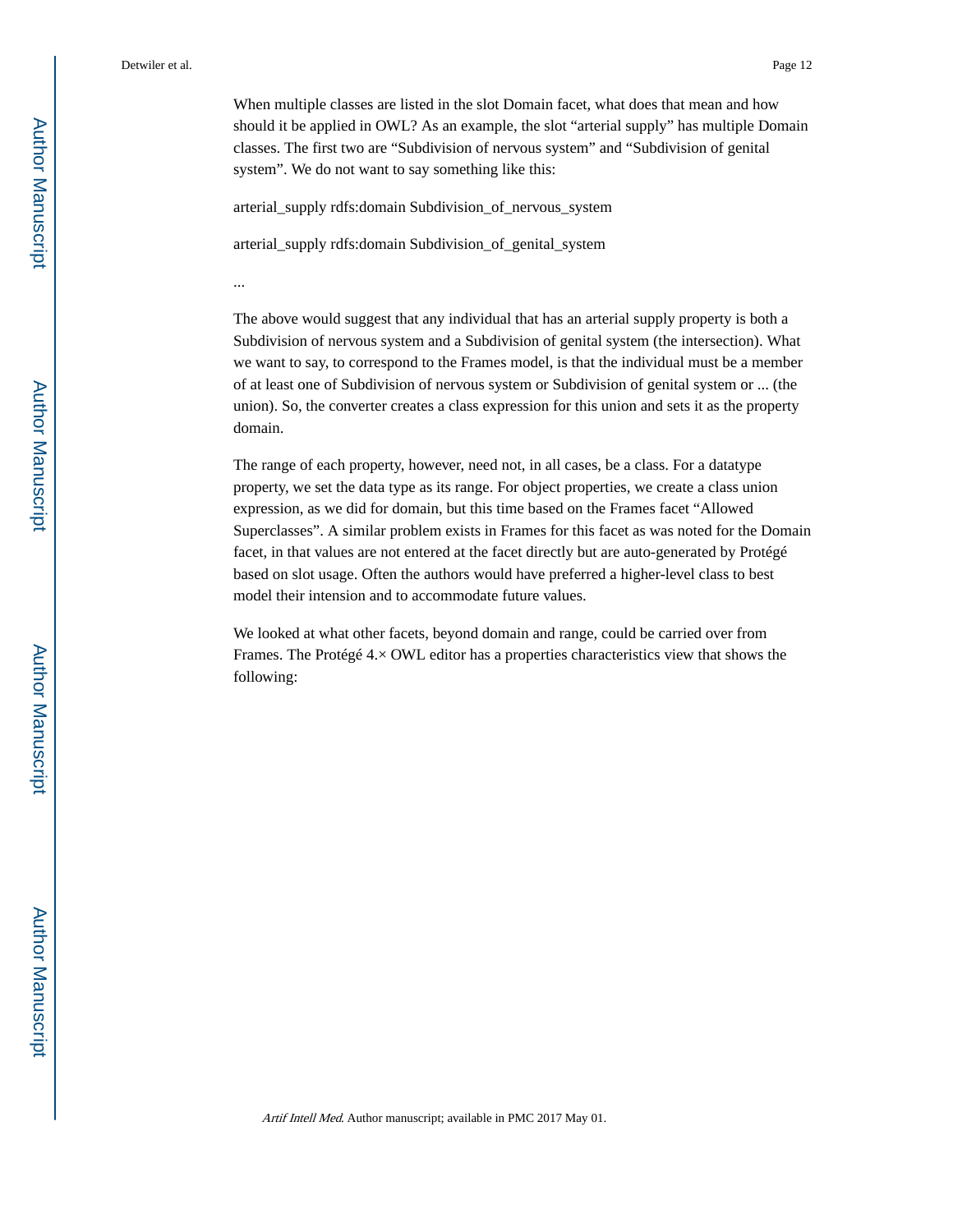| <b>Characteristics:</b> |
|-------------------------|
| Functional              |
| Inverse functional      |
| Transitive              |
| Symmetric               |
| Asymmetric              |
| Reflexive               |
| Irreflexive             |
|                         |

If a slot in Protégé Frames has itself as its inverse, then we create a symmetric property axiom in OWL (for object properties). If a slot in Frames has max cardinality 1 then we create a functional property axiom in OWL. However, we cannot determine automatically from the Frames representation whether or not a slot has any of the other characteristics above (i.e. inverse functional, transitive, asymmetric, reflexive, or irreflexive).

Cardinality constraints beyond "1" are not presently handled by the converter. We did not try to anticipate all possible Frames knowledge construction patterns nor all OWL patterns. At present the converter only addresses constructs that we actually see in the FMA (or OCDM, section 2.7). It is, therefore, not (yet) a complete generic converter for any Frames ontology. Cardinality constraints greater than 1 are one such omission.

#### **2.6 Converting the instances**

In the FMA, the only instances are those representing reified relations. None of these are converted into OWL individuals. Those cases that still reify relations in OWL use class expressions.

## **2.7 Generality of the convertor: converting the Ontology of Craniofacial Development and Malformation**

The convertor was primarily designed for converting the FMA. However, by allowing customizations to be coded as special Java classes in the convertor and activated in the XML configuration file we believe the convertor could be used for converting other Frames ontologies to OWL. We have partially verified this belief by using the same software to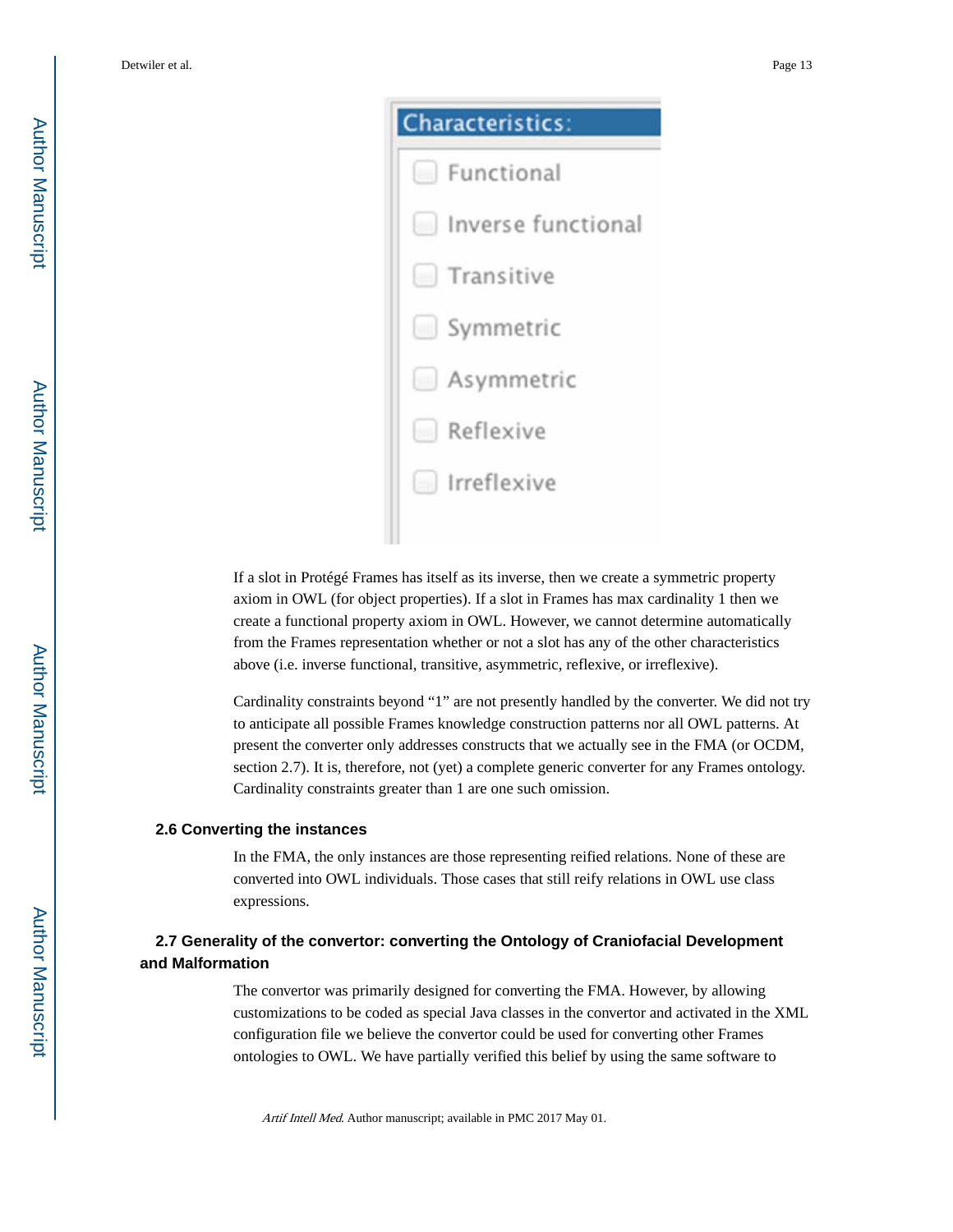convert our Ontology of Craniofacial Development and Malformation (OCDM) from Frames to OWL. Each conversion has a unique configuration file.

Certain special cases (Java classes) and configuration directives needed to be added to the convertor so that it could handle the OCDM. Examples of these include:

- **•** Handling multiple component ontologies. Unlike the FMA the Frames version of the OCDM consists of multiple component ontologies, each implemented in a separate Frames file, and each included in the parent OCDM ontology by the Frames "Include" statement. In the conversion we thus created a parent OCDM.owl ontology, which then "Imports" separately converted OWL versions of each component ontology. Each component ontology was processed by a separate run of the convertor.
- **•** IRI generation. Unlike the FMA not all OCDM classes have an existing numerical identifier slot. We therefore used an auto-incrementing, 7 digit numerical IRI generator. To insure that the same id is chosen the next time the converter is run, all auto-generated ids are cached in a map that is written to persistent storage.
- **•** Mapping instances: Two ontologies in the OCDM serve to map concepts in one ontology to homologous concepts in another (human and mouse). These mappings are not applied directly to classes in either ontology. Rather, mapping classes exist whose individuals refer to both the source and target concepts (like an association table in a database). The choice to create mappings separate from the source and target concepts was to prevent polluting those classes as more and more mappings were made (there could conceptually be many, and they are outside of the domain of both the source and target ontologies). However, in OWL we have another way of keeping them separate. We do apply them as properties on the source class, but we do so in a separate OWL file, which imports the source. In this way the mappings are cleanly separable from the source domain.
	- **•** External term instances: Many researchers in craniofacial development and abnormalities have their own set of commonly used terms (which may differ from those in the OCDM). There may be many such sets. We wanted the OCDM to capture these, but not necessarily set them as attributes of the class they refer to (per the same argument as above). So, rather than have classes refer to these terms, the terms refer to the classes as instances of the class External term. We handled these, during the OWL conversion, in the same way we handled mapping instances. The terms are now property values of the OCDM class, but in a separate OWL file.

These differences between the FMA and OCDM necessitated changes in the conversion code, which were implemented as Java classes that could be specified in the configuration code. It is likely that other Frames ontologies would lead to additional special cases that would in turn be activated for a specific ontology via directives in the configuration file. As more Frames ontologies are examined we believe the conversion Framework should allow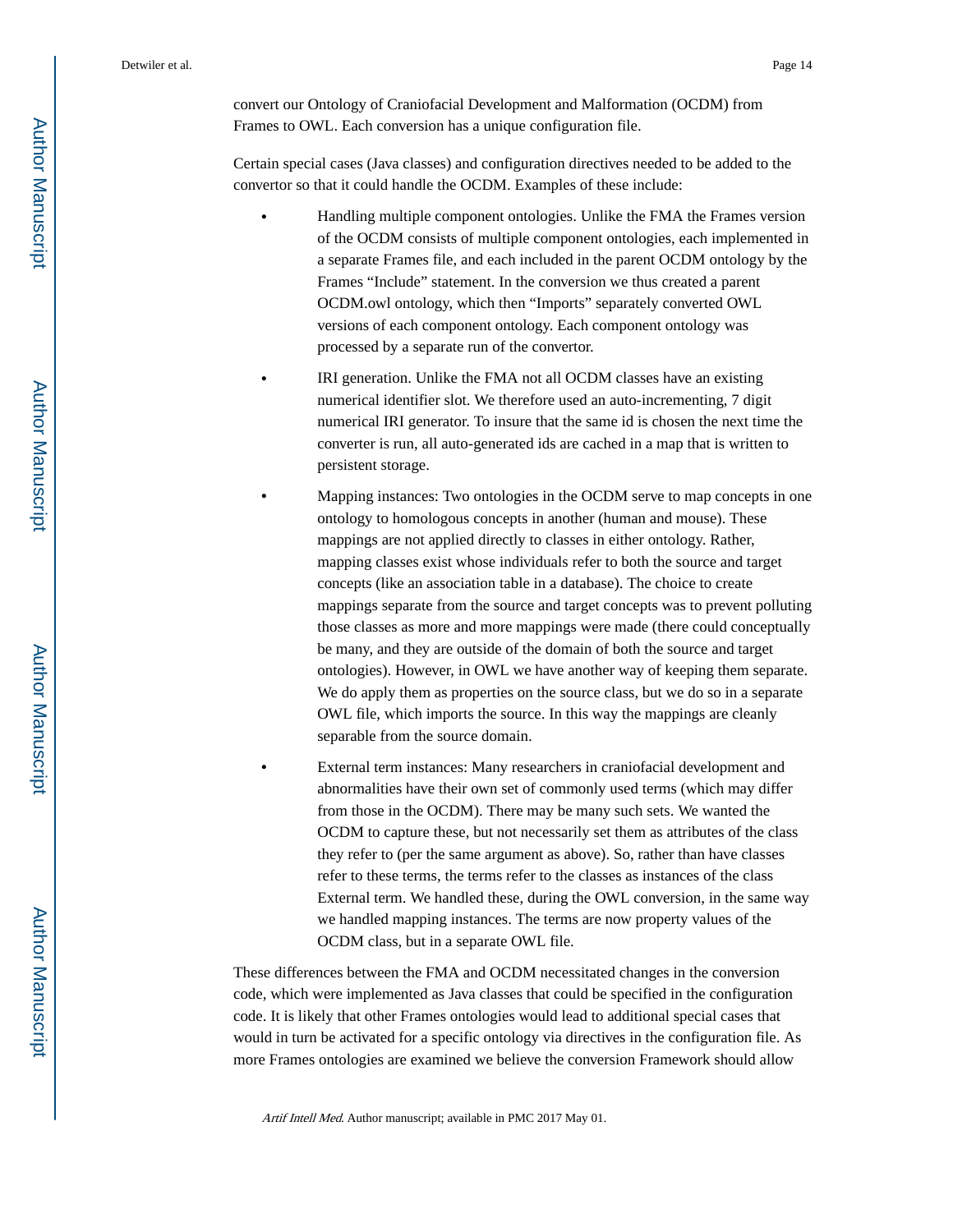these special cases to added and activated as needed by including directives in the configuration file, thus leading to a general purpose convertor of Frames ontologies to OWL. Validation of this assertion is beyond the scope of this paper, but since we are making the convertor code available as open source, others will be able to help validate the generality of the convertor by using and modifying the code to convert their own Frames ontologies.

### **3 Towards a More Reasonable FMA Ontology**

The results of both the FMA and OCDM conversions are OWL files, transformations of the information from the Frames versions into a syntax that is compatible with other OWL ontologies. These conversions were initially released as versions 4.2.0 and 1.1 of the FMA and OCDM respectively, with the purpose of generating OWL representations as soon as possible so others could more easily interoperate with them than was possible in the Frames versions. At this time we also abandoned content development in Frames. We currently do all our content development on the OWL versions.

As mentioned in the previous section, many issues were left as post-conversion tasks to be done directly on the converted OWL files. In particular, in the interest of preserving all information, many assertions in Frames were kept during the conversion even when they resulted in unsatisfiable classes in OWL. A class is unsatisfiable if some combination of assertions (or inferences that follow from assertions) lead to a class that could not possibly have individuals (examples later in this section). It was not possible for the converter to know which assertions should be dropped or modified to fix such issues. Fixing unsatisfiable classes was therefore left as a post-conversion task.

We recognize that most OWL users see logical inference and the use of an OWL reasoner as an integral part of the processes of OWL development and use. We also recognize that reasoner identified problems, like unsatisfiable classes, are legitimate errors in the knowledge represented. Therefore we made it a post-conversion priority to clean up known (i.e. reasoner identified) logical issues in the FMA. In our future work we will perform a similar cleanup of the OCDM.

#### **3.1 Scope of clean-up**

The FMA is a large and complex ontology that is, for all practical purposes, intractable to full OWL2 reasoning. A subset of OWL, the EL profile, limits axiom types to those over which ontology consistency, class expression subsumption, and instance checking can be decided in polynomial time (16). This makes EL well suited for large ontologies for which inference is desired. While the FMA is more expressive than the EL profile, it is still useful to identify logical issues that arise from considering only the subset of EL allowed axioms.

For this exercise, we looked specifically at cleaning up a large number of unsatisfiable classes present in the post-conversion FMA. It is worth noting that, if a class were unsatisfiable based on the axioms allowed under EL, it would still be unsatisfiable if we were to add back in the dropped axioms that made reasoning intractable. So, while EL reasoning might not identify all unsatisfiable classes in the ontology, the ones that it does identify are legitimate problems.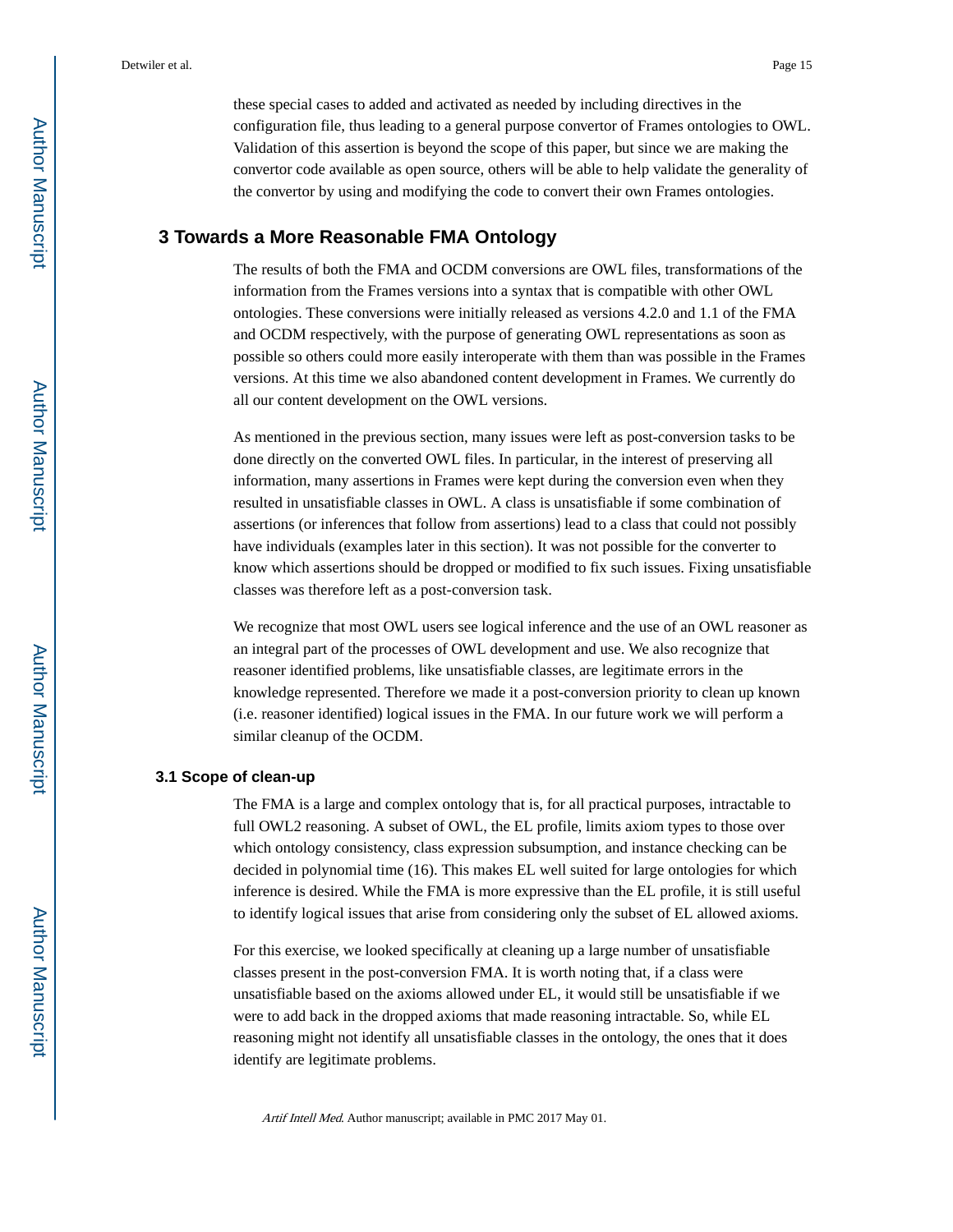For this work we used the ELK reasoner version 0.4.2 (17) from within the Protégé editing environment. At present ELK does not yet support all axiom types from the EL profile. When reasoning on the FMA, ELK alerts the user that reasoning may be incomplete as it:

- **•** Only partially supports DataHasValue
- **•** Does not support ObjectPropertyRange
- **•** Does not support positive occurrences of ObjectUnionOf

We chose ELK because it was able to classify the FMA both successfully and very quickly (on the order of seconds). We used the "explanations" feature in Protégé to help us understand the sources of logical conflict.

#### **3.2 Clean-up, error types and numbers**

Unsatisfiable classes were observed to stem from 6 general types of representational errors:

1. Class X has an existential restriction on a property whose domain is disjoint with X or a superclass of X. X is unsatisfiable.

Class: X

SubClassOf:

P1 some V1

DisjointWith:

C1 (or superclass of C1)

(Object|Data)Property: P1

Domain:

C1

2. Class X is asserted to be a subclass of a class that it is also disjoint with (asserted or inferred). X is unsatisfiable.

Class: X

SubClassOf:

C1

DisjointWith:

C1 (or superclass of C1)

3. Class X has an existential restriction on 2 properties whose domains are disjoint. X is usatisfiable.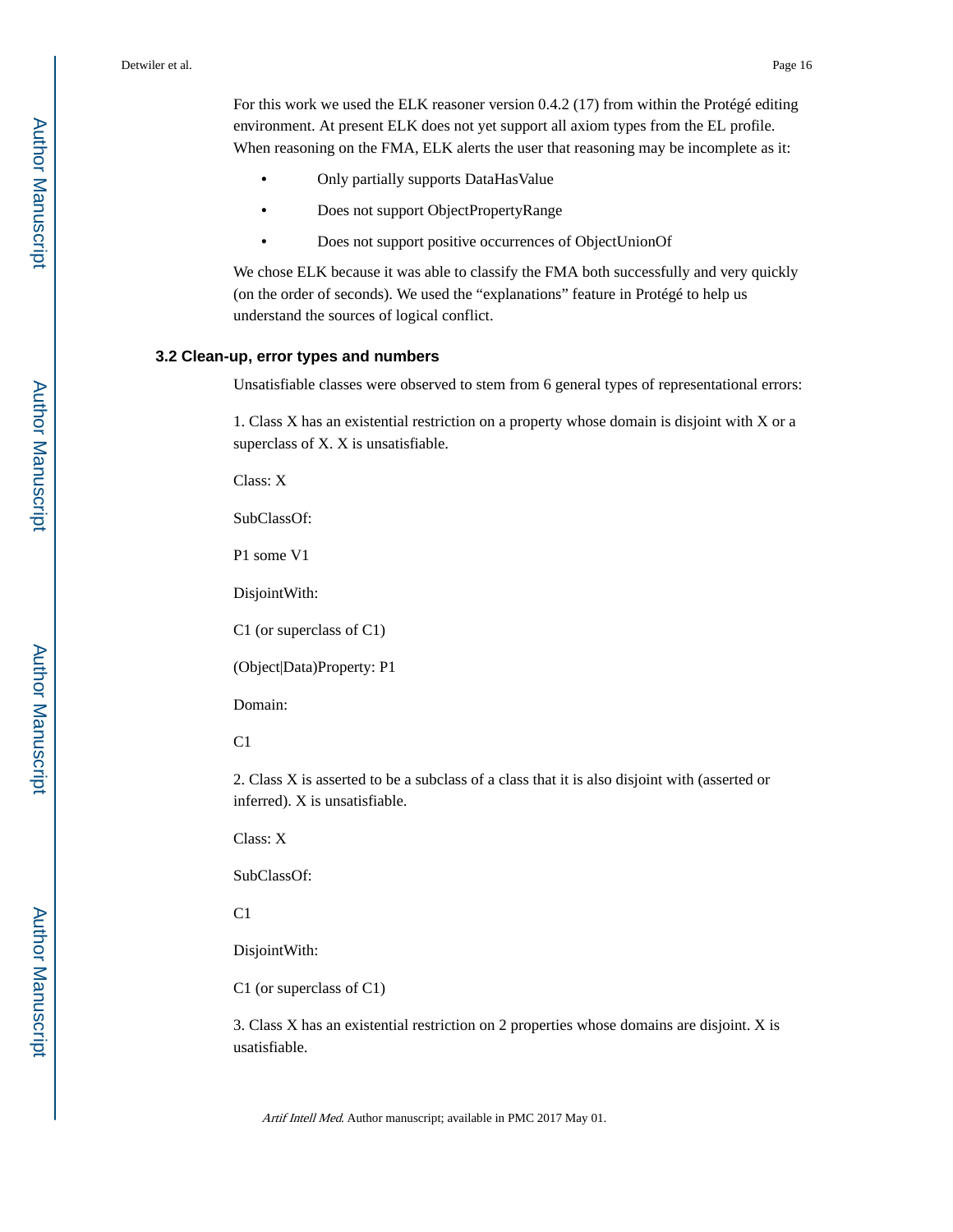Class: X SubClassOf: P1 some V1, P2 some V2 (Object|Data)Property: P1 Domain:  $C<sub>1</sub>$ (Object|Data)Property: P2 Domain:

 $C<sub>2</sub>$ 

DisjointClasses: C1, C2

4. Class X is asserted to be a subclass of two classes C1 and C2 where C2 is a descendent of C1. Due to the normalization pattern introduced by converter, which makes all primitive sibling classes disjoint, X is asserted to be disjoint from C2 or a superclass of C2. X is unsatisfiable.

Class: X

SubClassOf:

C1,

 $C<sub>2</sub>$ 

Class: C2

SubClassOf:

 $C<sub>1</sub>$ 

DisjointClasses: X, C2

5. Class X is asserted to be a subclass of two classes C1 and C2. C1 and C2 have a common ancestor. Because the children of that ancestor are asserted to be disjoint (again the normalization pattern), so too must C1 and C2 be disjoint. X is unsatisfiable.

Class: X

SubClassOf:

C1,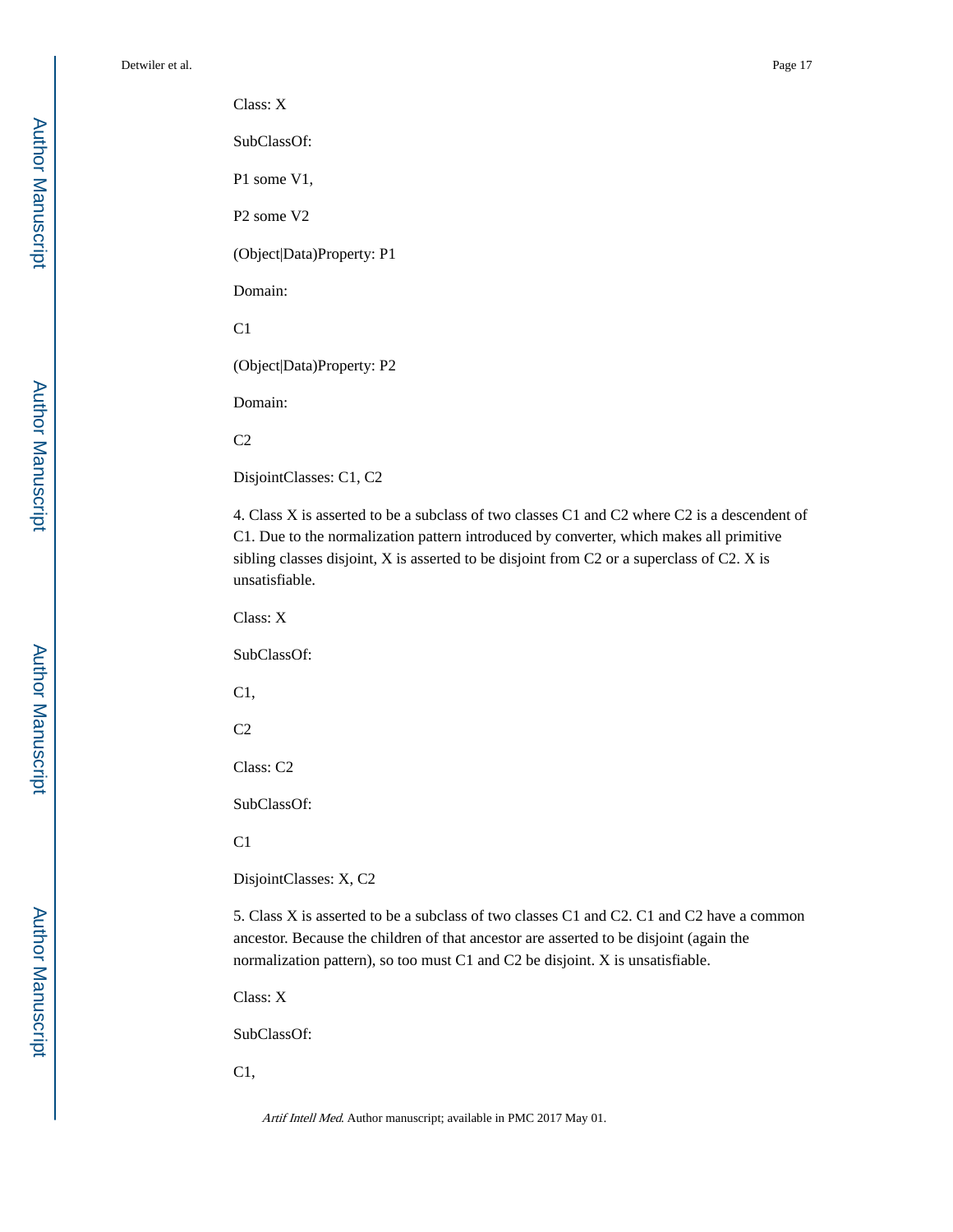#### $C<sub>2</sub>$

Class: C1

SubClassOf:

C3 (or subclass of C3)

Class: C2

SubClassOf:

C4 (or subclass of C4)

DisjointClasses: C3, C4

6. An anonymous class expression, created to accommodate an n-ary or attributed relationship from the Frames model, is asserted to be a subclass of a class representing a complex relationship-type (a mirror of the reification in Frames). While the anonymous class expression is a potential collection of physical anatomical entities (things where has\_mass=True), the relationship-type class is a non-physical anatomical entity (things where has\_mass=False). Therefore the class expression is unsatisfiable.

This error types differs from the others in that it is an error introduced by the converter itself (inappropriate superclass assignment). The previous error types are errors that already existed in Frames, but were unidentified. This illustrates the curatorial potential to be gained by maintaining the FMA in OWL and utilizing an OWL reasoner.

Not discussed above, but related to some of the errors seen, was an issue with disjoint classes. When the FMA was converted, all primitive sibling classes were made disjoint. In the interim between the conversion and the clean-up of unsatisfiable classes, some classes were moved in the isa hierarchy (i.e. superclass assertion changed). Changing the asserted superclass in Protégé does not change any disjoint classes axioms it is referenced in. Changes such as re-assigning a class from its current parent to a more specific descendent introduces an error (type #4 above). During the clean-up we wrote a script to re-assert the normalization pattern.

Table 1 shows the progress of the clean-up. Numbers contained in Table 1 pertain to counts of unsatisfiable classes in the FMA. However, they may not be complete counts, rather they refer to counts of unsatisfiable classes as identified by ELK. Errors were identified and fixed using the Protégé explanations workbench. Though we've categorized the types of errors discovered, these cannot be selected on nor counted via the explanations tool. Therefore, we were unable to fix the errors one type at a time, but proceeded one explanation at a time.

Table 1 appears to suggest that little progress was made cleaning up types 1, 2, and 3 errors, or resetting sibling class disjointness. Rather it looks as though almost all of the clean-up involved fixing type 6 errors. This is not necessarily the case. The FMA is a network of classes highly connected via existential restrictions. For example, the class Heart is a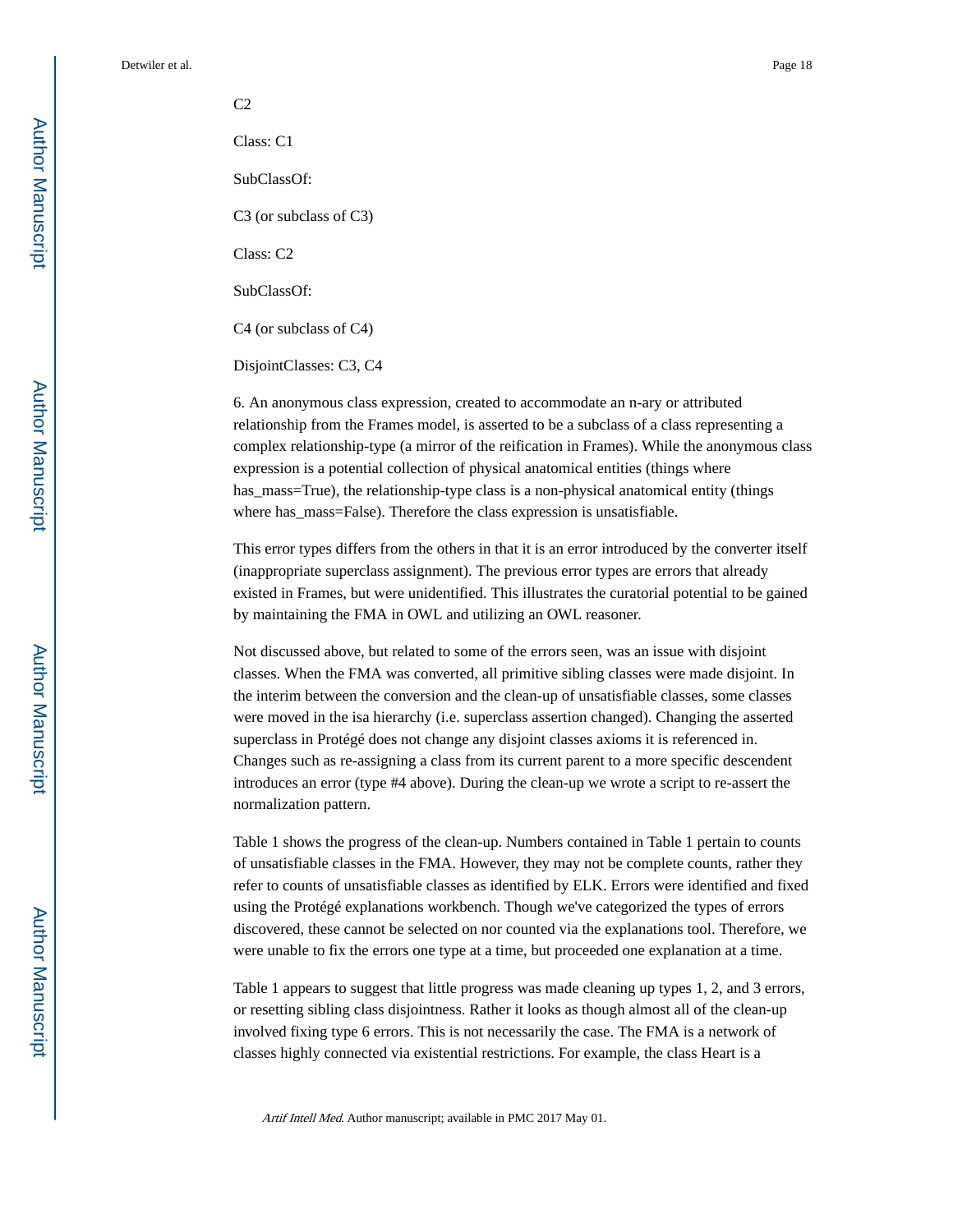subclass of (regional part some Right atrium). Therefore if Right atrium is unsatisfiable then so is Heart (and anything similarly connected to Heart). So, one unsatisfiable class may cascade to many. It wasn't until we cleaned up all the errors in a large connected subnetwork that we saw real changes in the numbers.

The result of the conversion and post-conversion of the FMA is a single OWL file that classifies quickly under the ELK reasoner in Protégé. Because of this fast classification we are able to keep the ELK reasoner active as we enter new knowledge in Protégé, which allows us to correct EL level logical errors at the time of content creation. We are thus already seeing the benefits of converting to OWL in our own work.

In our current workflow we use Protégé to edit and add content to the current OWL version of the FMA. New releases of the FMA are released via our website every 3 months.

## **4 Using the Converted FMA**

Many groups have used the FMA in the past. In fact, a Google Scholar search for "biomedical informatics" lists the primary FMA paper (1) first, with 1038 citations as of this writing, surpassing even the number of citations to the primary textbook in the field. Because of this widespread use, and because the conversion of the FMA to OWL is a major change from the Frames version, we discuss in this section the changes that will likely need to be made in applications, illustrated by changes that we needed to make to our own applications.

Although we have not done a systematic review of the papers that cite the FMA, we have observed various types of uses based on samples of these papers, conversations and collaborations with users, and our own experience.

#### **4.1 Controlled terminology**

The primary use of the FMA is as a controlled terminology. FMA IDs are either used directly in other ontologies and terminologies, or are declared to be equivalent to existing IDs. FMA IDs are also often used for data annotation, as for example regions corresponding to anatomical structures in 2-D or 3-D images (18). Because the FMA was initially in Frames and not open source, many other ontologies and terminologies invented their own anatomy axes, with the result that these ontologies and data are annotated with IDs that are different than those provided by the FMA, yet are semantically equivalent to them. Now that we provide definitive FMA IRIs that are based on FMA IDs, existing ontologies and annotated data can be programmatically updated by either 1) replacing their existing FMA IDs with FMA IRIs, 2) providing external mappings for FMA IDs, or 3) in the case of ontologies, providing the FMA IRIs as annotations or as OWL Equivalents. These kinds of mappings will always be required as the semantic web evolves into a global knowledge base by linking together many local efforts.

## **4.2 Reasoning**

Most uses of the FMA for reasoning (as for example, classification) have been done by informatics researchers. In fact one of the main reasons for efforts by others to convert the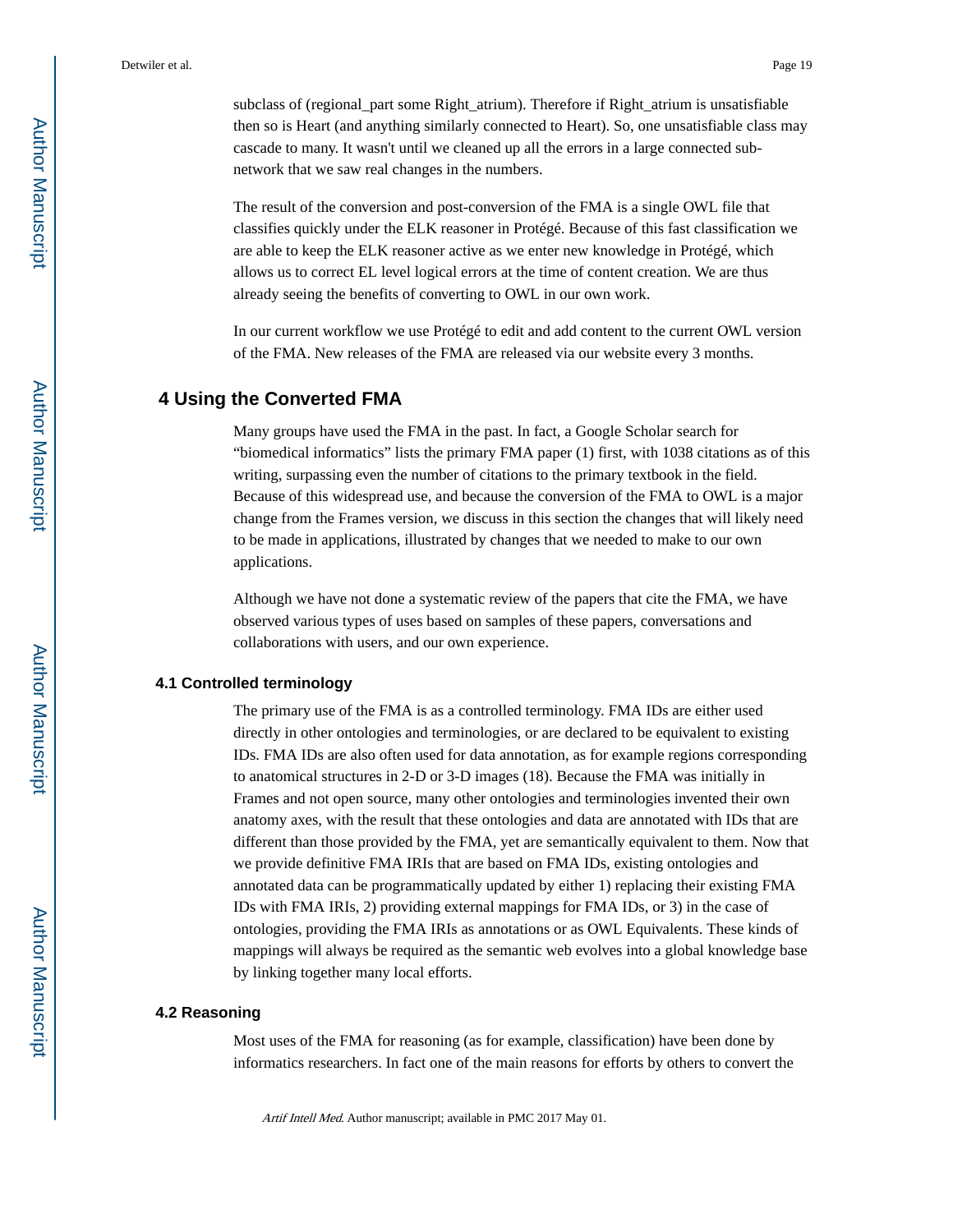FMA to OWL was that the Frames version was not amenable to reasoning. Since the FMA is now natively in OWL these research efforts should be greatly facilitated without major changes.

#### **4.3 Queries**

Many ontologies and terminologies are made accessible to applications via query, in particular via SPARQL (19). For example, in our own earlier work we periodically converted the Frames version of the FMA to OWL Full, using a script developed by Noy (10). We then embedded the OWL Full version in an Apache Jena triple store, and provided a SPARQL query service that could in turn be accessed by our Query Integrator (20), which permits SPARQL queries over the ontology to be combined with XQuery queries over data annotated with FMA terms or IDs.

We have built several applications using this infrastructure, including our current FMA browser that accesses saved SPARQL queries over the FMA to create an interactive browser (21); a brain map integration system that provides "intelligent" querying of brain images annotated with neuro FMA terms (22); and an ontology-based scene generator that combines queries over the FMA with a library of 3-D models to construct interactive web based 3-D scenes for anatomy education and data visualization (23).

Adapting these applications to the converted FMA involved two main tasks: relating the annotated images to the new FMA IRIs, and adapting the queries. Since the images were annotated with FMA IDs or strings representing FMA concepts we did not try to change the annotations, but instead used saved queries to deconstruct the FMA IRIs to components that match the embedded annotations.

However, adapting the earlier SPARQL queries potentially would have required more effort since these queries took advantage of the fact that in OWL Full classes are directly related (as in Liver has\_part Right\_lobe\_of\_liver), whereas in our OWL 2 conversion classes are generally related via existential restrictions (e.g. Liver subclassOf [has\_part some Right\_lobe\_of\_liver]).

In order to minimize the changes to the existing queries we took advantage of the punning feature of OWL 2, in which a single identifier (IRI) can refer to both a class and an individual, and individuals can be directly related via properties such as has\_part. Each week we therefore programmatically take the most recent version of the FMA in OWL2, compute a separate punning file, and use both to populate an Apache Jena triple store that is then available to our Query Integrator. Using these puns allowed us to make only minimal changes to our previous saved SPARQL queries.

#### **4.4 Summary**

Because most informatics research using the FMA is already in OWL we expect that these researchers will find the converted FMA easier to use than the Frames version since they won't have to create their own OWL versions. Since many existing ontologies already provide FMA ID annotations, their developers can use the existing IDs to construct or provide mappings to the new FMA IRIs, which are based on the FMA IDs. Similarly, data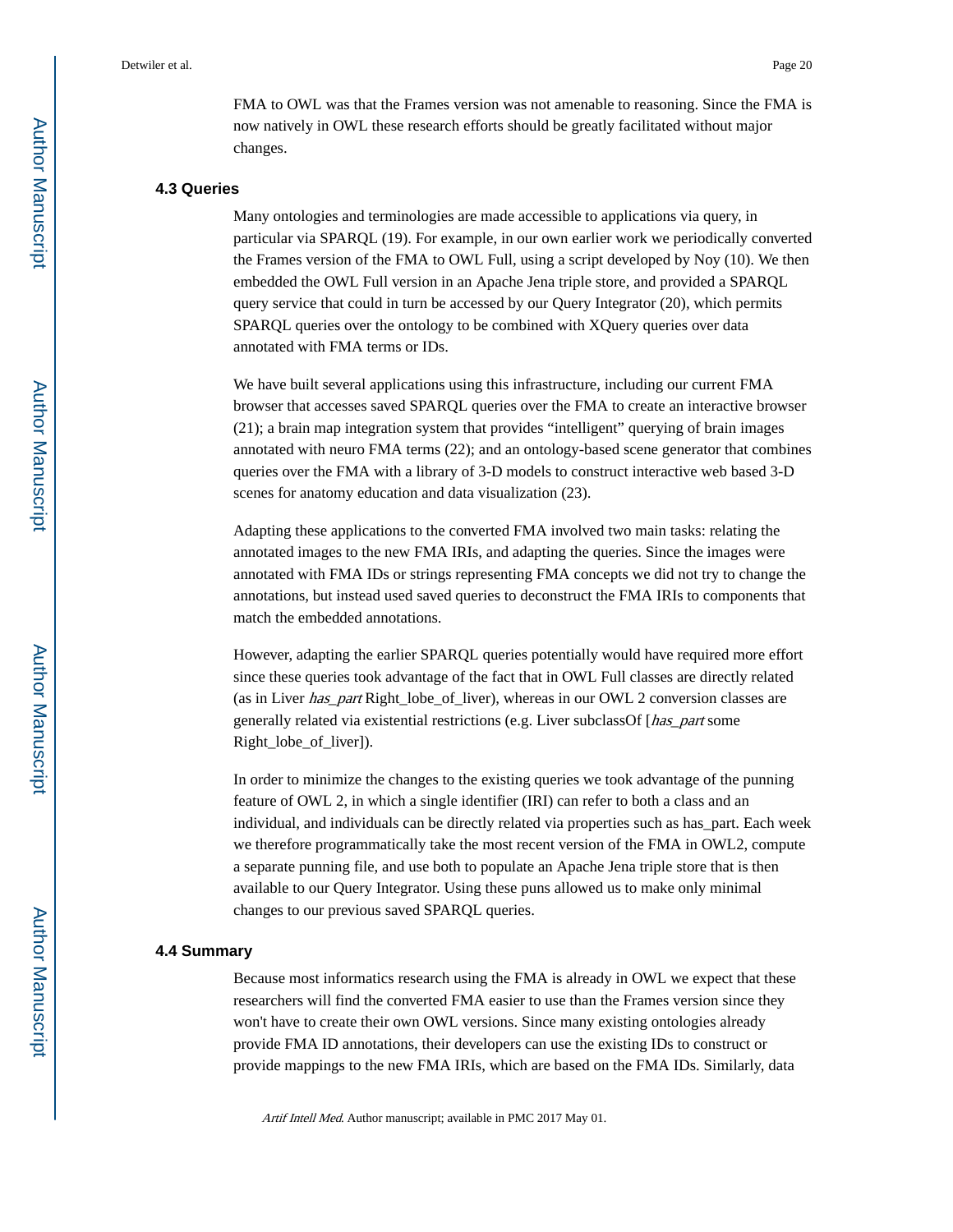providers can either construct or provide mappings to new FMA IRIs within their data based on the existing annotations. Applications that have previously used SPARQL to access the FMA Full translation of FMA Frames should not have to make extensive changes to their queries if they take advantage of the puns that are added to our FMA triple store each week. Thus, we believe that extensive changes will not be required for applications that are currently using the FMA.

## **5 Discussion**

In this report we have described the methods we used to convert the FMA to OWL2, and then to clean up the converted FMA so that it classifies under an EL reasoner.

The methods are embodied in a configurable Java program with relation-centric conversion rules. As such the program has the potential to generalize to other Frames ontologies. In particular we have tested this generality by showing that the same program can be used to convert our OCDM from Frames to OWL2, with the only changes being new Java classes in the convertor that are activated via new directives in the configuration file. Further validation of the generality of the program will occur as others attempt to use it to convert their own Frames ontologies (of which there are still several). The conversion software is open source (see Section 7: Availability below).

#### **5.1 Beyond conversion**

We do not claim that the conversion methods lead to a complete, logically consistent OWL representation of a Frames ontology. Rather, our goal was to capture all the information specified in the original Frames ontology, in a syntax that permits use by the tools being developed for OWL ontologies, and in a manner that supports interoperability with other community ontologies. The converted ontology then is not only interoperable with the semantic web, it also provides a starting point for post-conversion cleanup of the type we describe in section 3.

Any post-conversion cleanup of a converted Frames ontology is likely to be highly idiosyncratic to the particular ontology content. However, in all cases use of a polynomialtime reasoner like ELK, plus the explanation capability of Protégé, should prove useful. Since we have not yet cleaned up the converted OCDM we will be able to test the utility of these tools when we apply the same methods to cleaning up the OCDM.

#### **5.2 Some remaining issues**

The following sections give examples of some of the issues that remain in the FMA following our post-conversion cleanup. There are undoubtedly others that will be discovered by the ontology community.

 **Classification under more powerful reasoners—**As noted in section 3 we have only cleaned up the FMA to classify under the ELK reasoner because of the intractability of the FMA to full DL reasoning. Creating a full DL reasoner over the FMA that completes in tractable time should provide a challenge of interest to semantic web researchers.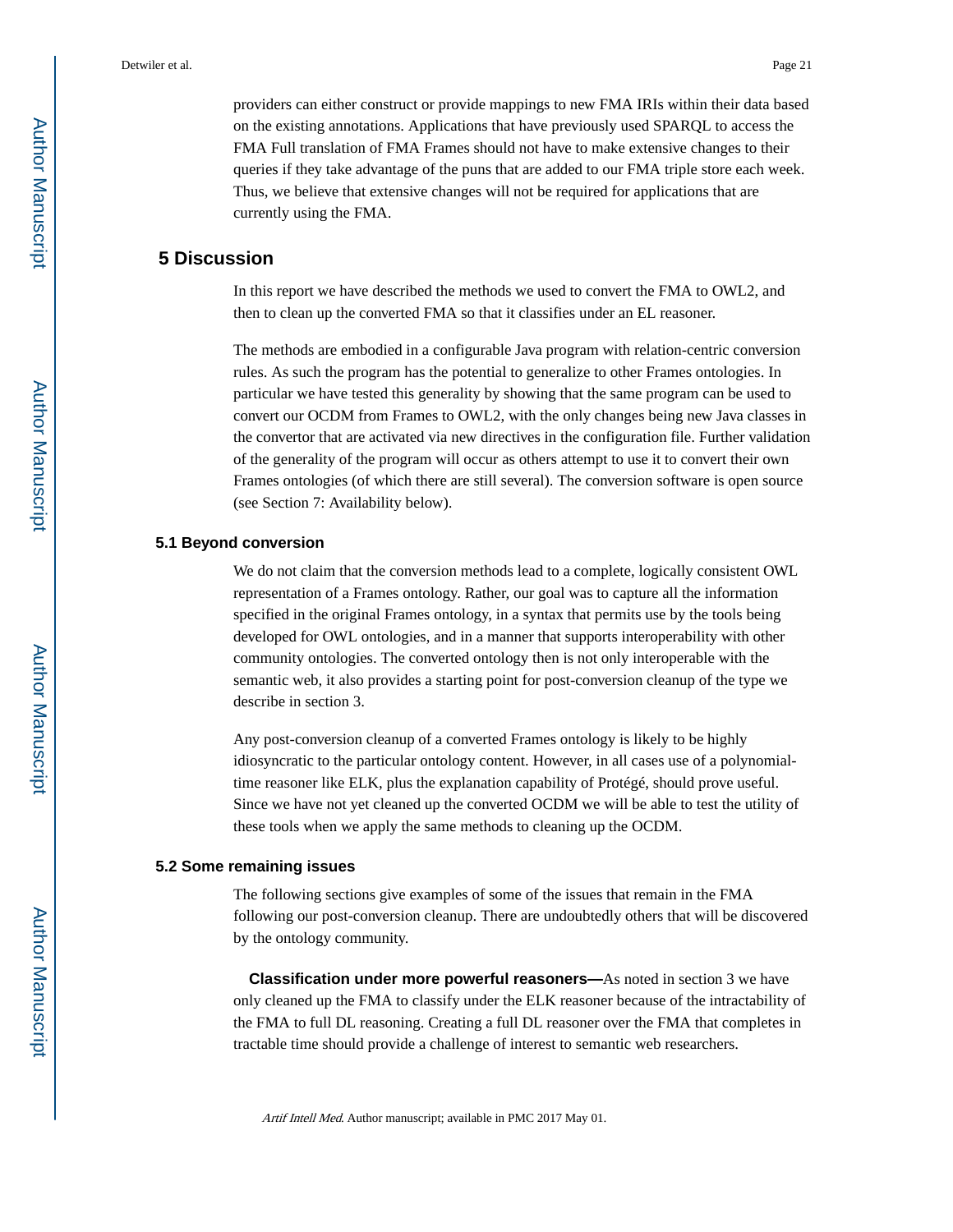**External references—**One of our stated goals was that the FMA and OCDM in OWL should contribute to the semantic web and a global knowledge base. To do so it must be able to interoperate with other ontologies, rather than recreating their content. This is particularly relevant for the OCDM as there are many overlapping resources already available. Referencing external OWL concepts from Frames was achieved by tagging FMA classes with unique identifiers for their corresponding OWL counterparts. However, that means that we have classes in the FMA and in the OCDM Frames models that are equivalent to classes defined elsewhere.

These duplicate classes are created in the OWL models as well, as it is a direct conversion from Frames. References to external classes are carried over as class annotations. However, there are preferred strategies for handling this in OWL. For example, we could remove a class definition and replace all references to it with direct references to the external class. Or we could keep the class and declare it as equivalent to or as a subclass of a class defined elsewhere. We will explore the best approaches to eliminating this redundancy and amend our OWL ontologies in future augmentations.

**Some values from—**One thing that cannot be determined from the Frames model is whether a connection between a class and another class represents exactly one (e.g. every heart has exactly one right atrium) or one or more. There are at least two cases where a class-to-class relationship might mean one or more:

**Non-countable parts:** Epithelium\_proper\_of\_stomach\_has\_part Surface\_mucous\_cell\_of\_stomach. Clearly there isn't only one cell that is part of the epithelium of stomach. But equally clearly, we are not going to enumerate those cells as Epithelial\_cell\_of\_stomach\_1, ...

**Generalized parts:** Lung has part Lobe\_of\_lung. This statement is intended to indicate that lungs have lobes, not necessarily just one. But this isn't easily distinguishable, automatically, from the case of heart and right atrium.

We chose to convert these to existential restrictions (e.g. "some", 1 or more). Though this isn't the strongest model we could have made in some cases (i.e. the case of Heart and Right atrium) it is still correct.

**Property duplication—Several of the OCDM sub-ontologies use what are** conceptually the same slots. But, rather than include common relations ontology, they each reintroduce the slot definitions. So the converter does the same thing, basing the base portion of the IRI on the defining ontology. Thus, the fully converted OCDM would have cho:regional\_part and cmo:regional\_part properties that should be the same but are not. It would be better for the sake of query and/or reasoning to use the same property. But, the converter is going off of the Frames model. Of course, this could be addressed post conversion by creating a common super-property of the two (preferably something from a community accepted relation ontology). But this is just an example of how Frames issues get duplicated in OWL.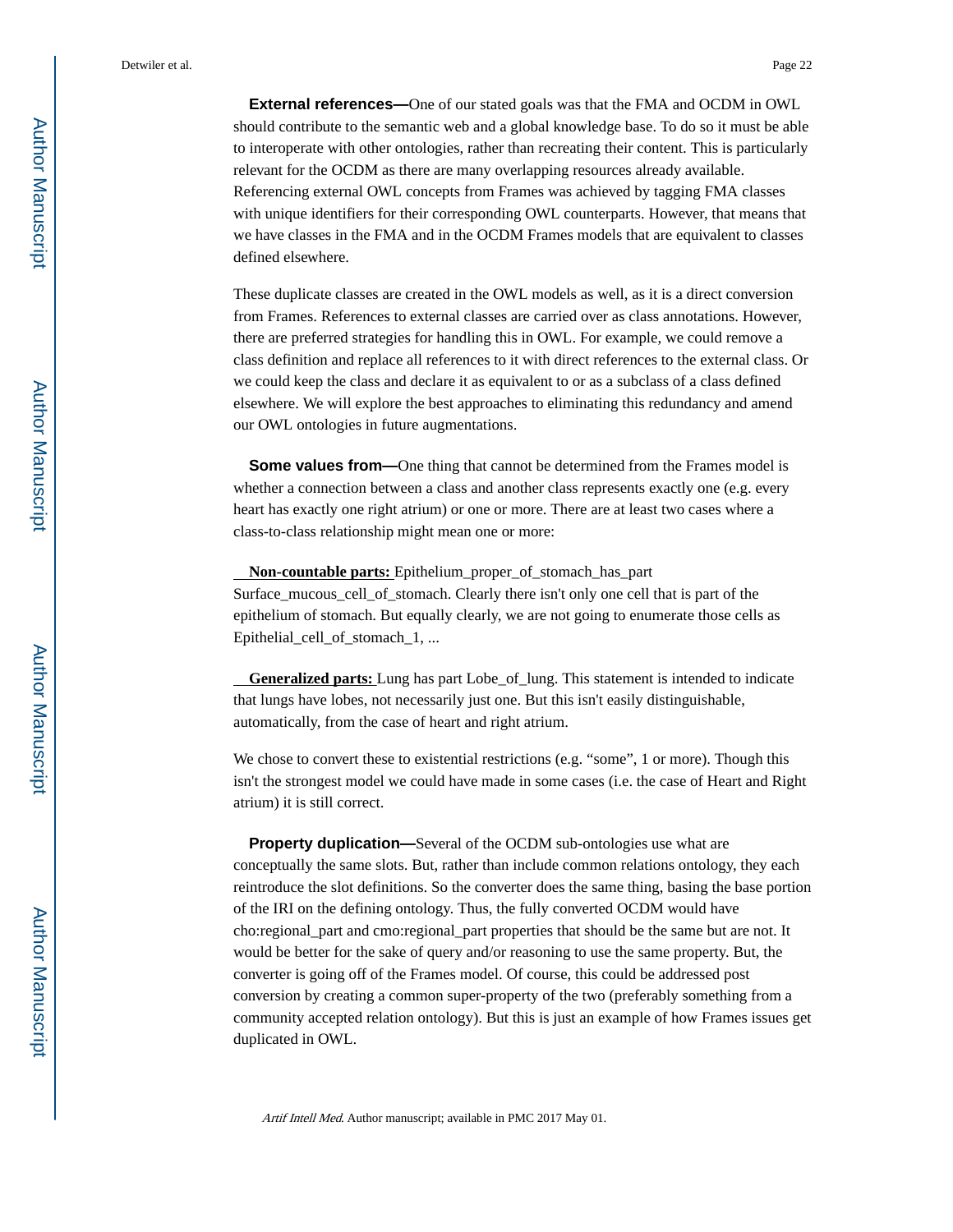**Slots with no values—**In Frames, there is a notion of a class having a slot, even when that slot has no value(s). What does this really mean? A class with a slot without value(s), suggests that the class does not stand in that relationship to anything. But this is the same interpretation as a class which simply lacks the slot altogether.

Mandible does not have a 'branch' slot. This makes sense since mandibles are not the kind of things that have branches. But, for example, all arteries have a branch slot. These are the sorts of things that do have branches. But this isn't interpreted as all arteries "must have" a branch. Some arteries have defined branches, like the Facial artery, which has branch Tonsillar artery. But others do not (the Tonsillar artery has no defined branches in the FMA).

Thus, in Frames the semantics of a slot without values is not clearly defined. And indeed, through conversations with content authors, the semantics are to be interpreted in a context dependent manner. In closed world semantics, a model is deemed to be complete and anything unsaid is considered untrue. But, empty slots are often considered as tacit acknowledgement that the model is not yet complete, despite the semantics of interpretation. At other times, the slot is complete, and the assertion that a slot has no values is deliberate. This occurs when modeling a class that is the kind of thing that could have a relationship type (like Arteries can have branches), but that does not have that relationship type (though Tonsillar artery is an Artery, it is a terminal branch and has no defined branches of its own). At times it means that a slot was applied too broadly (this is a modeling error in Frames). At other times it occurs because the values differ by subclass. This generally occurs higher in the subclass hierarchy (i.e. the class Artery has the branch property, but with no values, as the branches differ by specific artery).

In any case, an empty slot cannot always be interpreted to mean that there is a value that has not yet been defined. Sometimes it means there are no values, and sometimes it means that the values differ by subclass (a common superclass of all branches could have been asserted, like Artery in this case).

In OWL, on the other hand, there is no notion of a class having a property potentially without values. If adding a slot to a class in Frames (independent of values) means that the class is the sort of thing that might have that slot, we don't really need to say anything in OWL to capture this. In the open world, any class may have any property, even if it has not been asserted. Now, we can prevent the assertion that a class must have a specific property (or more precisely, if the aforementioned assertion is stated, then the class become unsatisfiable). For example, we could say that the domain of the branch property is Artery. And we could say that the class Muscle\_tissue is disjoint from Artery. If we further say Muscle\_tissue subClassOf (branch some X), it would be inferred that Muscle\_tissue is unsatisfiable. But, in OWL, we never list the properties that can hold for individuals in a class, only those that must hold.

We have found that this issue is a stumbling block for people moving from Frames to OWL. The first thing many want to do is list the properties that apply to a class, before saying what their values are. That is a Frames approach, not an OWL approach.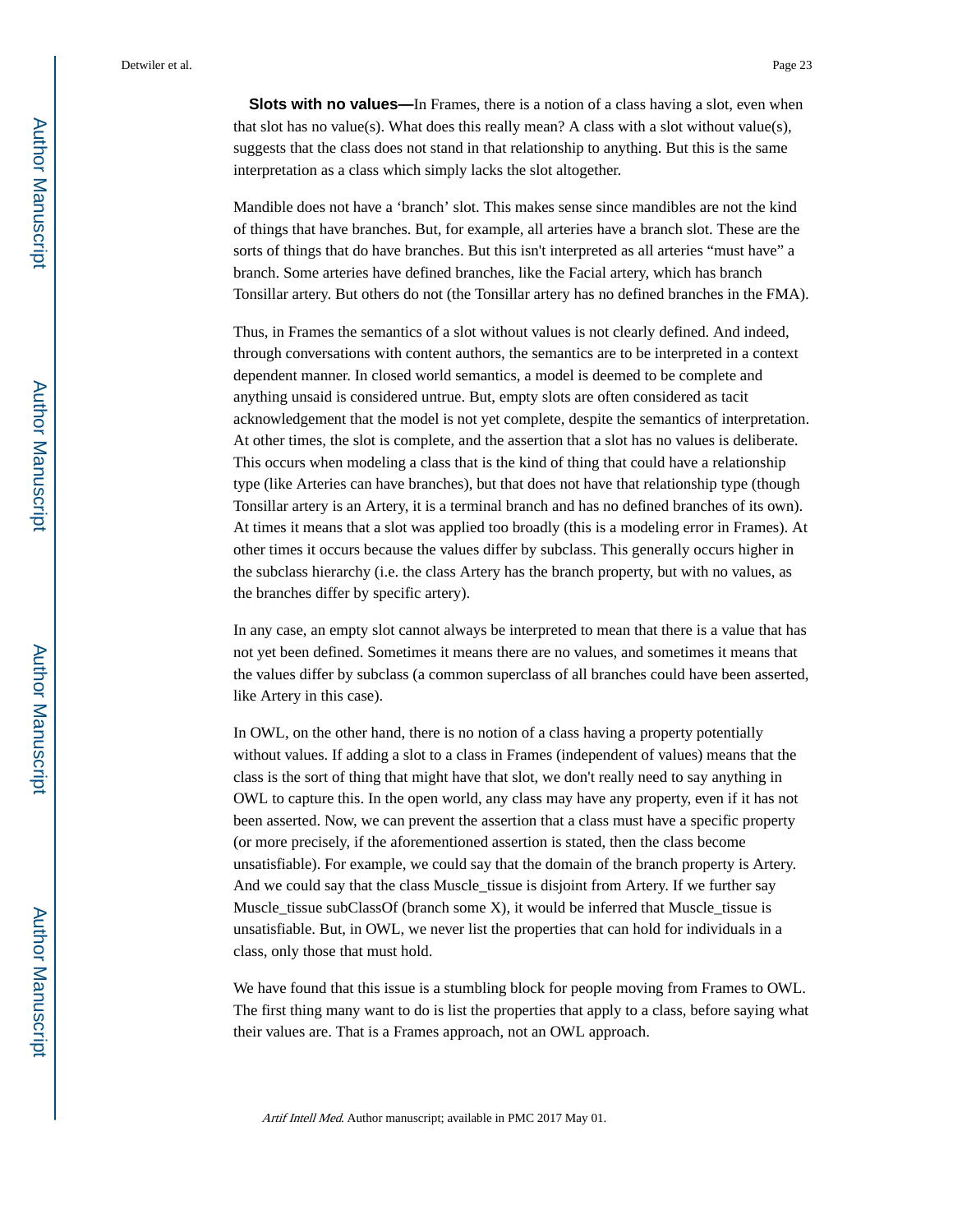## **6 Conclusions**

The primary result of the work described in this report is an OWL2 version of the FMA, which captures all or as much as possible of the information in the Frames model, which classifies under an EL reasoner, and which is represented in a syntax that is compatible with the global knowledge base evolving through the semantic web. Secondary results are an OWL2 version of the OCDM that we will clean up in the near future to classify under EL, and generalizable conversion code that can be applied to other Frames ontologies.

Although there are other OWL versions of the FMA, none of them were produced by the FMA authors themselves, so are not as complete or as faithful to our modeling goals. In addition none of the other developers was in a position to change the content of the FMA so it would classify under an EL reasoner. For these reasons we propose that the version of the FMA (and OCDM) that we have developed in this work should become the official release of the OWL FMA reference ontology, and should replace all others.

The availability of a single OWL version of the FMA that is continuously updated by its authors and that utilizes a single scheme for URI's should go a long way, not only towards providing a common and complex artifact for ontology research, but also towards achieving interoperability among anatomy representations.

Anatomy is fundamental to understanding in biomedicine, but even more importantly for informatics, it is fundamental as a framework for organizing most other biomedical information because most physiological processes and diseases involve or are manifestations of anatomical entities. Thus, by providing a consistent, standardized version of the most widely used anatomy reference, the evolution of a semantic-web enabled structural information framework for organizing and linking biomedical information should be greatly facilitated.

## **Acknowledgment**

This work was supported by the National Institutes of Health grant number DE24417.

## **References**

- 1. Rosse C, Mejino JLV. A reference ontology for bioinformatics: the Foundational Model of Anatomy. J Biomed Inform. 2003; 36:478–500. [PubMed: 14759820]
- 2. Rosse, C.; Mejino, JLV. The Foundational Model of Anatomy Ontology.. In: Burger, A.; Davidson, D.; Baldock, R., editors. Anatomy Ontologies for Bioinformatics: Principles and Practice. Springer; 2007. p. 59-117.
- 3. Noy, N.; Fergerson, R.; Musen, M. The Knowledge Model of Protégé-2000: Combining Interoperability and Flexibility.. In: Dieng, R.; Corby, O., editors. Knowledge Engineering and Knowledge Management Methods, Models, and Tools [Internet]. Springer; Berlin Heidelberg: 2000. p. 17-32.(Lecture Notes in Computer Science; vol. 1937). Available from: [http://dx.doi.org/](http://dx.doi.org/10.1007/3-540-39967-4_2) [10.1007/3-540-39967-4\\_2](http://dx.doi.org/10.1007/3-540-39967-4_2)
- 4. OKBC Working Group. Open Knowledge Base Connectivity [Internet]. 2005. Available from: [http://](http://www.ai.sri.com/~okbc/) [www.ai.sri.com/~okbc/](http://www.ai.sri.com/~okbc/)
- 5. World Wide Web Consortium. [2016 Jan 12] OWL 2 Web Ontology Language Primer (Second Edition) [Internet]. Available from: <http://www.w3.org/TR/owl2-primer/>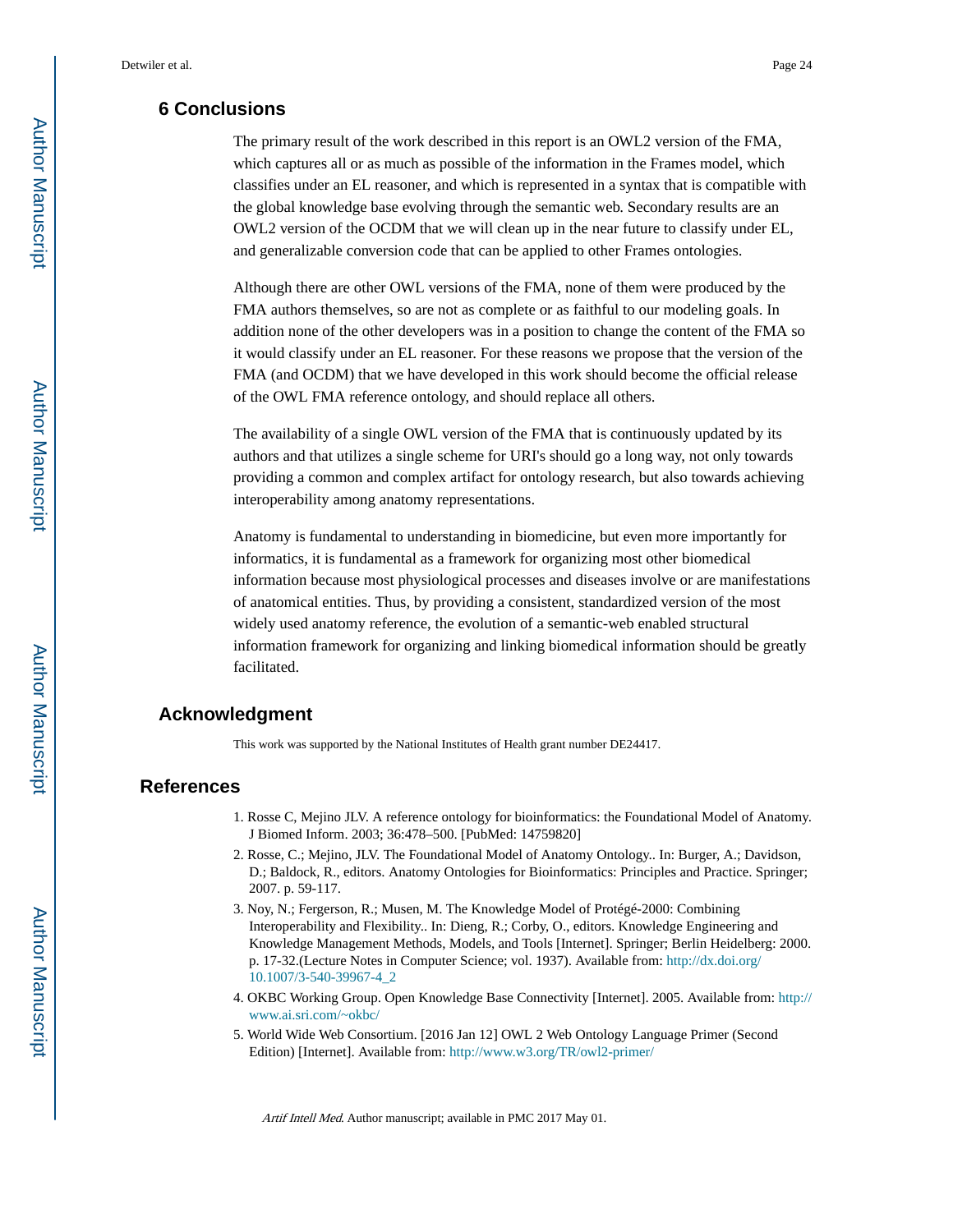- 6. Berners-Lee T, Hendler J, Lassila O. The semantic web. Sci Am. 2001; 284:34–43. [PubMed: 11396337]
- 7. Golbreich C, Grosjean J, Darmoni SJ. The Foundational Model of Anatomy in OWL2 and its use. Artif Intell Med. 2013; 57(2):119–32. [PubMed: 23273493]
- 8. Golbreich, C.; Grosjean, J.; Darmoni, SJ. Proceedings of the 13th Conference on Artificial Intelligence in Medicine [Internet]. Springer-Verlag; AIME'11; Berlin, Heidelberg: 2011. The FMA in OWL 2.; p. 204-214.Available from:<http://dl.acm.org/citation.cfm?id=2040981.2041012>
- 9. Golbreich C, Zhang S, Bodenreider O. The foundational model of anatomy in OWL: Experience and perspectives. Web Semant Online. 2006; 4(3):181–95.
- 10. Noy NF, Rubin DL. Translating the Foundational Model of Anatomy into OWL. J Web Semant. 2008; 6:133–6.
- 11. Dameron, O.; Rubin, DL.; Musen, MA. Proceeding, American Medical Informatics Association Fall Symposium [Internet]. Washington, DC: 2005. Challenges in converting frame-based ontology into OWL: the Foundational Model of Anatomy case-study.; p. 181-5.Available from: <http://sig.biostr.washington.edu/share/sigweb/pubs/DameronAMIA2005.pdf>
- 12. Brinkley JF, Borromeo C, Clarkson M, Cox TC, Cunningham ML, Detwiler LT, et al. The Ontology of Craniofacial Development and Malformation for translational craniofacial research. Am J Med Genet Part C Semin Med Genet. 2013; 164(4):232–45. [PubMed: 24124010]
- 13. Shadbolt N, Hall W, Berners-Lee T. The semantic web revisited. IEEE Intell Syst. 2006:96–101.
- 14. World Wide Web Consortium. [2016 Jan 12] SKOS Simple Knowledge Organization System Reference [Internet]. Available from: <http://www.w3.org/TR/skos-reference/>
- 15. World Wide Web Consortium. [2016 Jan 12] Defining N-ary Relations on the Semantic Web [Internet]. Available from:<http://www.w3.org/TR/swbpn-aryRelations/>
- 16. World Wide Web Consortium. [2016 Jan 13] OWL 2 Web Ontology Language Profiles (Second Edition) [Internet]. Available from: <http://www.w3.org/TR/owl2-profiles/>
- 17. Kazakov Y, Krotzsch M, Simancik F. The incredible ELK. J Autom Reason. 53(1):1–61.
- 18. Wang KC, Salunkhe A, Morrison J, Lee P, Mejino JLV, Detwiler LT, et al. Ontology-based image navigation: exploring 3T MR neurography of the brachial plexus using AIM and RadLex. Radiographics. 2015; 35(1):142–51. [PubMed: 25590394]
- 19. World Wide Web Consortium. SparQL query language for RDF [Internet]. 2010. Available from: <http://www.w3.org/TR/rdf-sparql-query/>
- 20. Brinkley JF, Detwiler LT. A query integrator and manager for the Query Web. J Biomed Inform. 2012; 45:975–91. [PubMed: 22531831]
- 21. Clarkson, M. [2016 Jan 15] Foundational Model Browser [Internet]. Available from: [http://](http://www.si.washington.edu/content/foundational-modelbrowser) [www.si.washington.edu/content/foundational-modelbrowser](http://www.si.washington.edu/content/foundational-modelbrowser)
- 22. Detwiler, LT.; Suciu, D.; Franklin, JD.; Moore, EB.; Poliakov, AV.; Lee, ES., et al. Distributed XQuery-based integration and visualization of multimodality data: Application to brain mapping.; Front Neuroinformatics [Internet]. 2009. p. 3Available from: [http://sigpubs.biostr.washington.edu/](http://sigpubs.biostr.washington.edu/archive/00000234/) [archive/00000234/](http://sigpubs.biostr.washington.edu/archive/00000234/)
- 23. Nilsen, T. Ontology-driven education: Teaching anatomy with intelligent 3D grames on the web [Internet] [PhD]. University of Washington; 2015. Available from: [http://hdl.handle.net/](http://hdl.handle.net/1773/33983) [1773/33983](http://hdl.handle.net/1773/33983)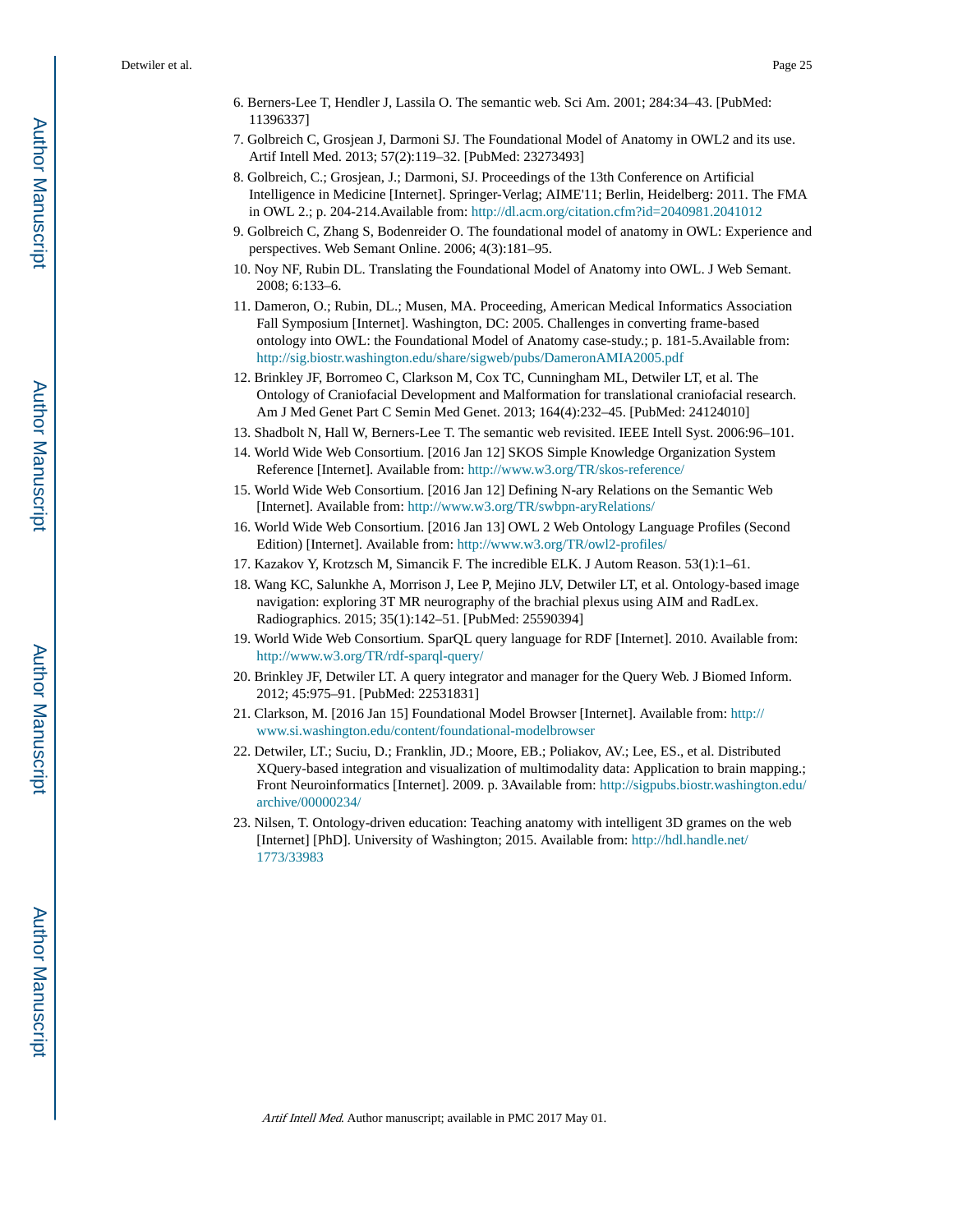## **HIGHLIGHTS**

- **•** Foundational Model of Anatomy (FMA) converted to OWL2
- **•** Ontology for Craniofacial Development and Malformation (OCDM) converted to OWL2
- **•** Frames to OWL2 ontology converter is configurable and reusable
- **•** Conversion is non-lossy but resulting model will require further refinement